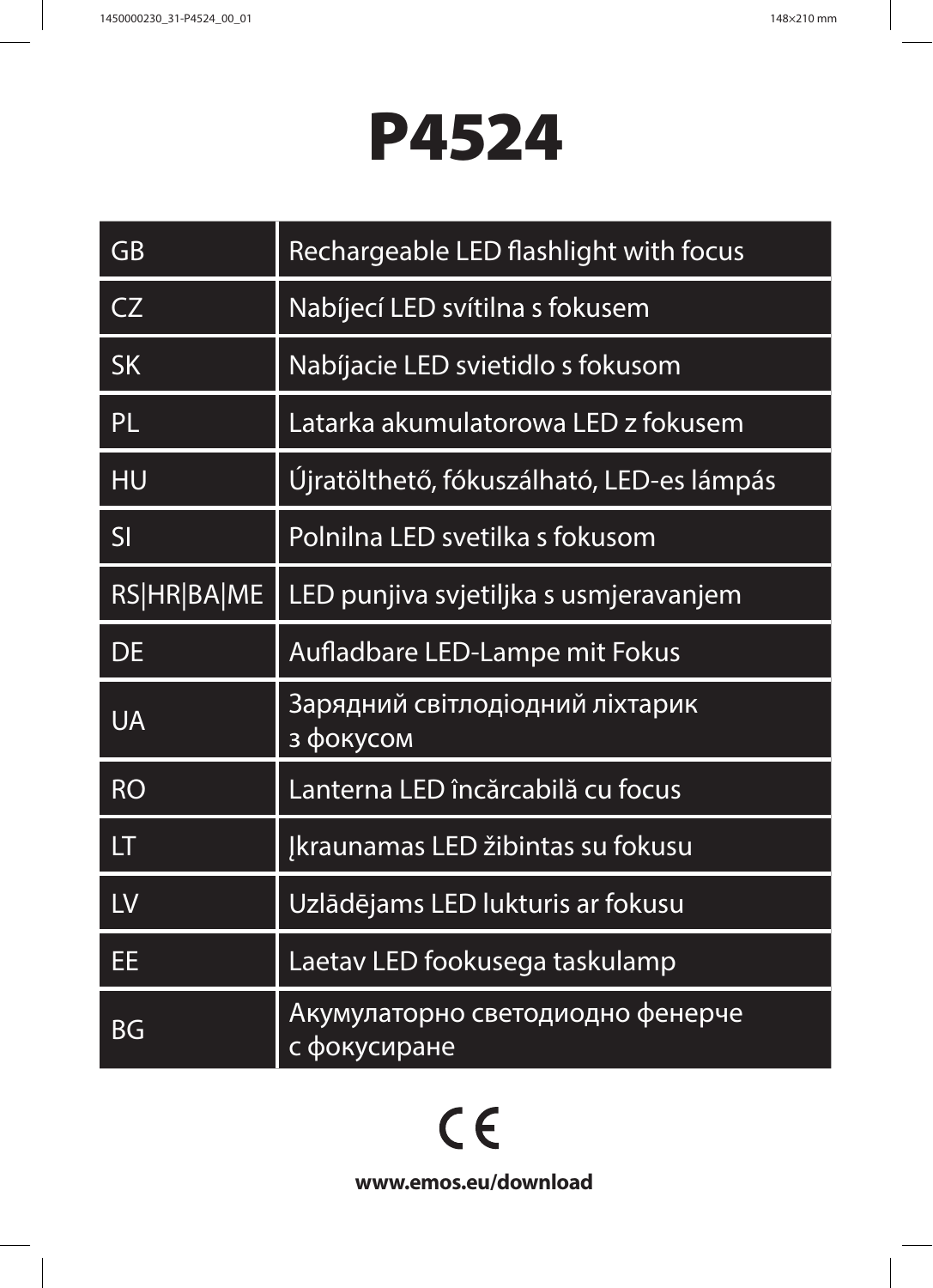### Rechargeable LED flashlight with focus



Universal rechargeable flashlight with accumulator, resistant to rough conditions (dust, dirt). The flashlight body is made of an aluminium alloy. 5 W LED ensures sufficiently high luminous intensity. Perfect for outdoorsmen, gamekeepers, and for working environments – for geologists, miners, fire-fighters, guards, etc. Charging or recharging from 230 V AC/50 Hz power network, or 12 V DC car socket.

### **Technical specification**

Light source: 5 W LED (300 lm)

Light modes: 100 %, 75 %, 50 %, flashing, SOS flashing Accumulator: Li-Ion 18650 3.7 V DC/1 800 mAh

Power adapter type E0421000:

input 110–240 V AC 50/60 Hz;

output 4.2 V DC/600 mA

Recharging from car: car adapter 12 V DC Charging time: 3,5 hours (fully discharged cell)

Light duration (fully charged): 15 hours (non-stop) Light range: 286 m

Flashlight operating temperature: -5 °C to +45 °C Flashlight charging temperature: +5 °C to +45 °C Flashlight size:  $190 \times 40$  mm Flashlight weight: 230 g

### **Recharging the accumulator**

The flashlight's accumulator must be charged before first use. Use the enclosed network adapter (type E0421000) or car adapter. Charging a fully depleted accumulator takes 3 hours. Charge the flashlight in dry indoor areas at a temperature of +5 °C to +45 °C.

If the flashlight is not used for an extended period of time, it is necessary to recharge the accumulator before further use. The accumulator self-discharges and must be recharged at least once every 3 months to prevent its voltage from dropping and the accumulator potentially being rendered unusable.

- 1. Connect power adapter type E0421000 to a 230 V~/50 Hz network.
- 2. Turn the switch on the flashlight to the off position this prevents damaging/destroying the accumulator.
- 3. Connect the network power adapter to the flashlight's power connector.
- 4. A red LED will light up on the power adapter while the flashlight is charging. When the accumulator is fully charged, the LED turns green.
- 5. Disconnect the power adapter from the flashlight and the electrical network after charging is complete. Charging a fully depleted accumulator takes approximately 3,5 hours.
- 6. The flashlight can also be recharged in a car 12 V DC through the lighter socket. Procedure for plugging in and recharging is similar as when using a power adapter. If the accumulator is fully discharged, recharge it using a car adapter for a maximum of 3,5 hours. Disconnect the adapter from the car socket after recharging.

**The flashlight can be recharged using a car adapter only when the vehicle is stationary and the engine**  **is turned off. Do not under any circumstances charge the flashlight when the car engine is running or the car is in motion.**

The LED light sources have a 50 000 hour service life and are therefore not replaceable.

After exhausting, the entire flashlight can be disposed of.

### **Changing the accumulator**

Turn off the flashlight before replacing the accumulator.

- 1. Remove the rear portion of the flashlight by turning it anticlockwise.
- 2. Remove the accumulator pack and replace with a new one with same dimensions and electrical parameters. The new accumulator must be purchased only from the manufacturer. Never use non-original components. Make sure to observe the correct polarity when changing the accumulator.
- 3. Reassemble the lantern by reversing the procedure for disassembly.

### **WARNING**

- When new, the flashlight must first be charged before use.
- The flashlight can be recharged using a car adapter only when the vehicle is stationary and the engine is turned off. Do not under any circumstances charge the flashlight when the car engine is running or the car is in motion.
- The flashlight's accumulator must be kept charged to prevent the voltage from dropping below the threshold level. Therefore, it is recommended to recharge the flashlight at least once every 3 months even when it is not being used. Temperature for lamp charging +5 °C to +45 °C.
- If the flashlight does not light up or the light is weak, immediately recharge.
- If the accumulator is damaged or destroyed due to non-observance of the above rules, complaints filed within the warranty period regarding the flashlight (accumulator) will not be accepted.
- Use the power adapter type E0421000 only for recharging the lamp; do not recharge batteries not designed for the purpose.
- Use the AC power adapter in dry indoor areas only.
- When replacing the accumulator, make sure to observe the correct polarity.
- Do not throw the accumulator into a fire and do not disassemble or short-circuit it.
- After depletion, the accumulator becomes hazardous waste. After depletion, do not dispose of the accumulator in municipal waste. Turn the accumulator in at take-back sites such as the shop where the flashlight was purchased.
- After the end of its service life, the entire flashlight must be disposed of ecologically.
- If water enters the interior of the flashlight, remove the accumulator and dry the interior of the flashlight thoroughly. Do not use the flashlight under any circumstances.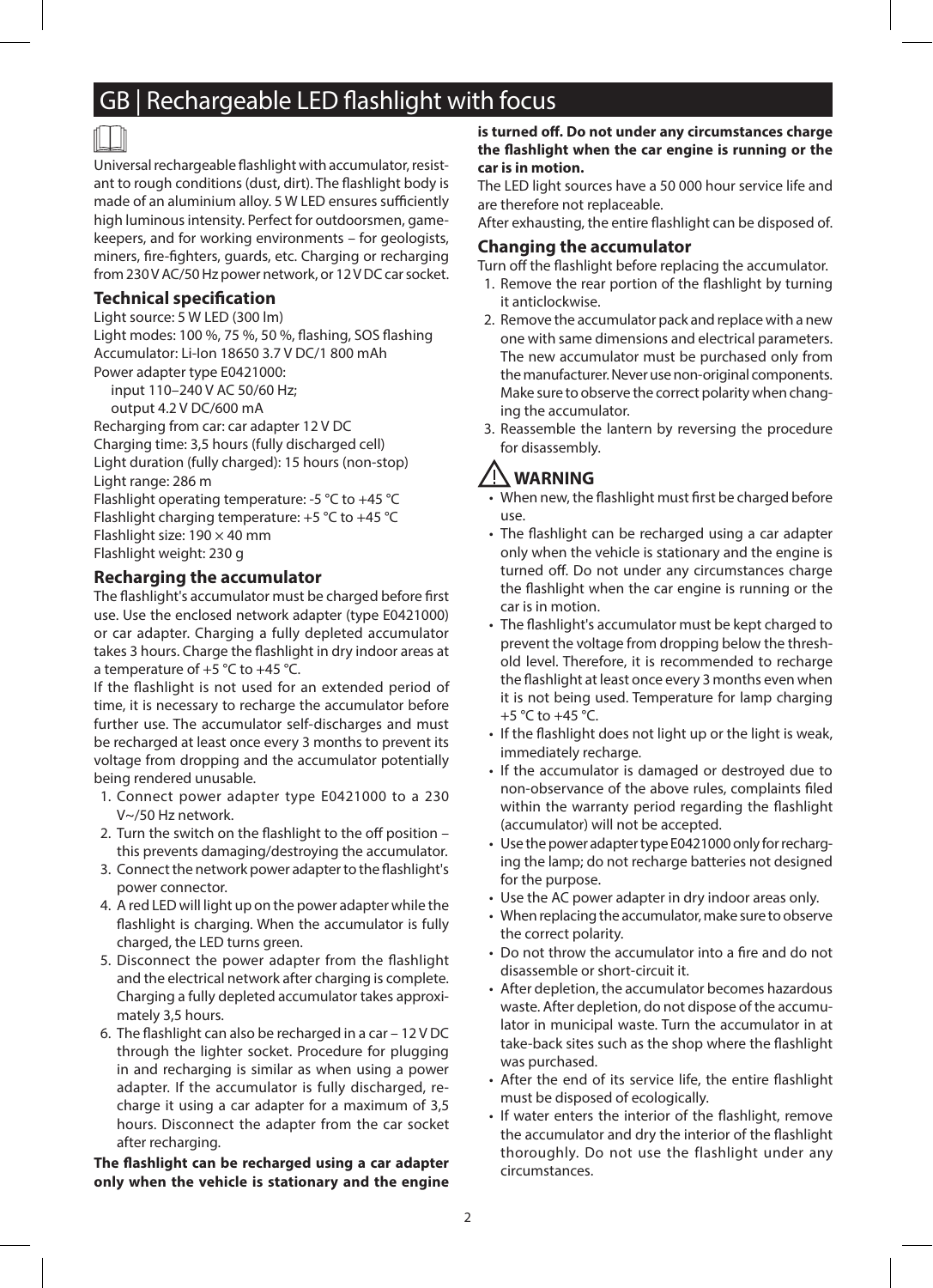• The flashlight is not intended for use by persons whose physical, sensory or mental disability or lack of experience and expertise prevents its safe use, unless they are supervised or instructed in the use of the appliance by a person responsible for their safety. Children should not be allowed to play with the lamp.

#### **Included:**

Flashlight Power adapter type E0421000 Car adapter

## Nabíjecí LED svítilna s fokusem



Univerzální nabíjecí svítilna s akumulátorem, odolná proti nešetrnému zacházení (prach, špína). Tělo svítilny je ze slitiny hliníku. 5 W LED zaručuje dostatečně silnou svítivost. Je vhodná pro outdooristy, myslivce, i do pracovního prostředí – pro geology, horníky, hasiče, strážní službu atd. Nabíjení, případně dobíjení z napájecí sítě 230 V AC/50 Hz nebo z automobilové zásuvky 12 V DC.

### **Technická specifikace**

Zdroj světla: 5 W LED (300 lm)

Režimy svícení: 100 %, 75 %, 50 %, blikání, blikání SOS Akumulátor: Li-Ion 18650 3,7 V DC/1 800 mAh

Napájecí zdroj typ E0421000:

vstup 110–240 V AC 50/60 Hz;

výstup 4,2 V DC/600 mA

Nabíjení z automobilu: napájecí zdroj do automobilu 12 V DC

Doba nabíjení: 3,5 hodiny (plně vybitého článku) Doba svícení (plně nabitá): 15 hodin (nepřetržitě) Dosvit svítilny: 286 m

Provozní teplota svítilny: -5 °C až +45 °C

Teplota pro nabíjení svítilny: +5 °C až +45 °C Rozměr svítilny: 190 × 40 mm

Hmotnost svítilny: 230 g

### **Nabíjení akumulátoru**

Akumulátor svítilny před prvním použitím nabijte. Použijte přiložený síťový napájecí zdroj (typ E0421000) nebo napájecí zdroj pro automobil. Nabití zcela vybitého akumulátoru trvá 3 hodiny. Svítilnu nabíjejte v suchých vnitřních prostorách při teplotě +5 °C až +45 °C.

Není-li svítilna delší dobu používána, je nutné před dalším použitím akumulátor dobít. Akumulátor se samovolně vybíjí a je nutné jej dobíjet minimálně jedenkrát za 3 měsíce, aby se předešlo poklesu napětí a jeho možnému zničení.

- 1. Zapojte síťový napájecí zdroj typu E0421000 do sítě 230 V~/50 Hz.
- 2. Vypínač na svítilně přepněte do polohy vypnuto předejdete zničení akumulátoru.
- 3. Konektor napájecího síťového zdroje zastrčte do napájecího konektoru svítilny.
- 4. Při nabíjení svítí na napájejícím zdroji červená LED, když je svítilna (akumulátor) plně nabitá, svítí zelená LED.
- 5. Po nabití odpojte napájecí zdroj od sítě a svítilny. Nabití zcela vybitého akumulátoru trvá přibližně 3,5 hodiny.

Accumulator Li-Ion 18650 3.7 V DC/1 800 mAh Holder for  $3\times$  1.5 V AAA Plastic box Manual

Do not dispose with domestic waste. Use special collection points for sorted waste. Contact local authorities for information about collection points.

If the electronic devices would be disposed on landfill, dangerous substanoes may reach groundwater and subsequently food chain, where it could affect human health.

6. Svítilnu lze nabíjet i v automobilu – 12 V DC přes zásuvku zapalovače. Postup při zapojení a nabíjení je obdobný jako při použití napájecího síťového zdroje. V případě zcela vybitého akumulátoru nabíjejte akumulátor pomocí napájecího zdroje do automobilu maximálně 3,5 hodiny. Po nabití odpojte napájecí zdroj od automobilové zásuvky.

**Nabíjení svítilny z automobilu pomocí napájecího zdroje do automobilu je možné pouze tehdy, když se automobil nepohybuje (když stojí) a při vypnutém motoru automobilu. V žádném případě se nesmí svítilna nabíjet při zapnutém motoru automobilu, ani když se vozidlo pohybuje.**

Zdroje světla LED mají životnost 50 000 hodin, proto se nevyměňují.

Po spotřebování se celá svítilna zlikviduje.

### **Výměna akumulátoru**

Před výměnou akumulátoru svítilnu zhasněte.

- 1. Odšroubujte zadní část svítilny v protisměru hodinových ručiček.
- 2. Vyjměte akumulátorový pack a nahraďte jej novým se stejným rozměrem a elektrickými parametry. Daný akumulátor musí být zakoupený pouze u výrobce. Nikdy nepoužívejte neoriginální příslušenství. Pozor na polaritu při výměně akumulátoru.
- 3. Pro zkompletování svítilny použijte opačný postup demontáže.

#### /l\  **UPOZORNĚNÍ**

- Novou svítilnu je nutno před použitím nabít.
- Nabíjení svítilny z automobilu pomocí napájecího zdroje do automobilu je možné pouze tehdy, když se automobil nepohybuje (když stojí) a při vypnutém motoru automobilu. V žádném případě se nesmí svítilna nabíjet při zapnutém motoru automobilu, ani když se vozidlo pohybuje.
- Akumulátor svítilny je nutné udržovat v nabitém stavu, aby nedošlo k poklesu napětí pod prahovou úroveň. Z tohoto důvodu doporučujeme nabíjet nejméně jednou za 3 měsíce, i když svítilnu nepoužíváte. Teplota pro nabíjení svítilny +5 °C až +45 °C.
- V případě, že svítilna nesvítí nebo svítí slabě, okamžitě svítilnu nabijte.
- Dojde-li k poškození nebo zničení akumulátoru z důvodu nedodržení výše uvedených pravidel, nebude v případě záruční reklamace svítilny (akumulátoru) reklamace uznána.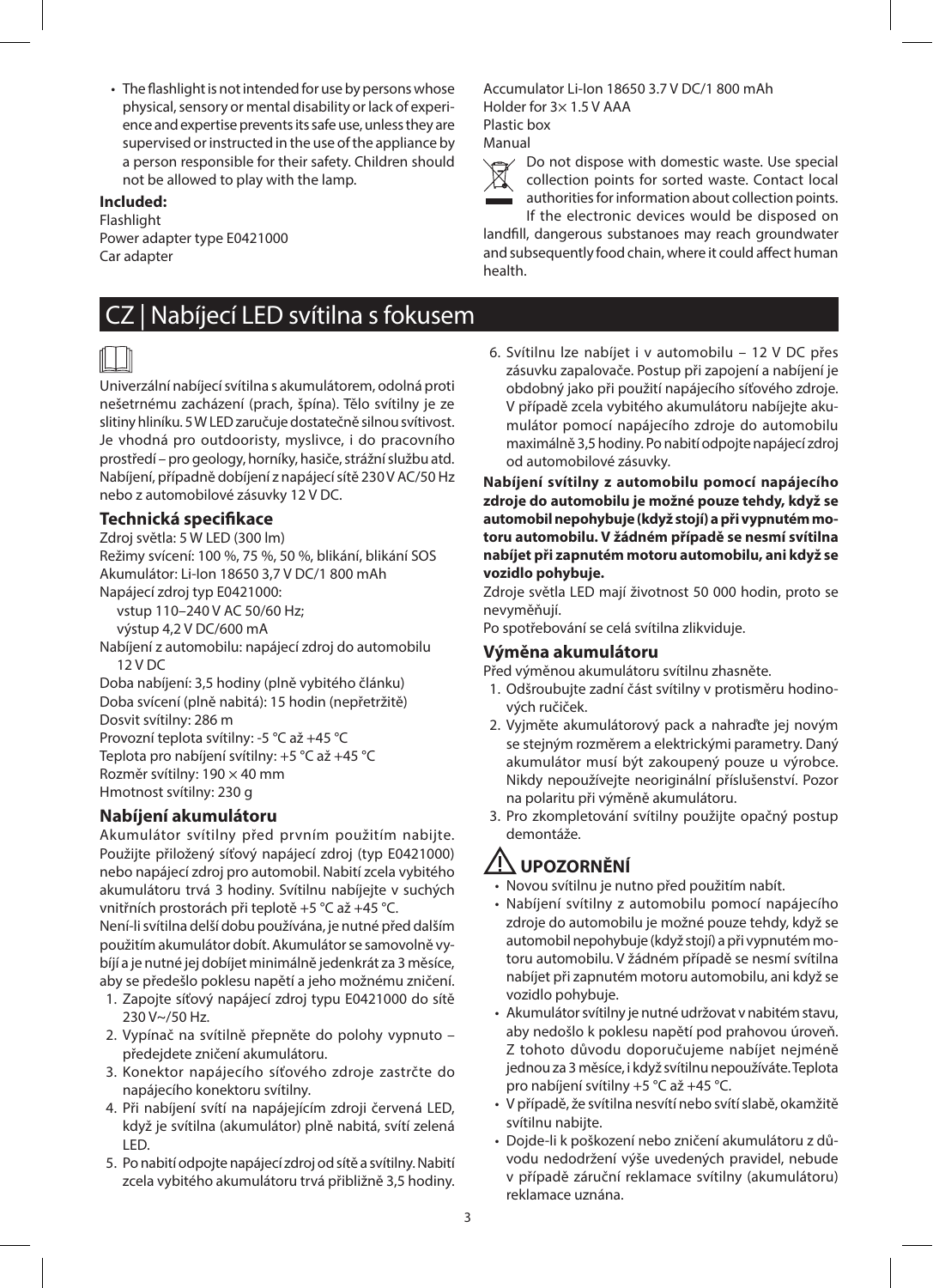- Napájecí síťový zdroj typ E0421000 používejte pouze pro nabíjení svítilny, nenabíjejte baterie, které k tomu nejsou určeny.
- Napájecí síťový zdroj používejte v suchých vnitřních prostorách.
- Při výměně akumulátoru dbejte na správnou polaritu.
- Akumulátor nevhazujte do ohně, nerozebírejte, nezkratujte.
- Akumulátor se stává po upotřebení nebezpečným odpadem. Po upotřebení jej nevhazujte do běžného komunálního odpadu, ale odevzdejte na místech zpětného odběru – např. v obchodě, kde jste svítilnu zakoupili.
- Po ukončení životnosti se celá svítilna ekologicky zlikviduje.
- Dostane-li se do svítilny voda, vyjměte akumulátor a vnitřní prostor důkladně vysušte. Svítilnu v žádném případě nepoužívejte.
- Svítilna není určena osobám, jimž fyzická, smyslová nebo mentální neschopnost či nedostatek zkušenosti a znalosti zabraňuje v jeho bezpečném používání,

pokud na ně nebude dohlíženo nebo pokud nebyly instruovány ohledně použití spotřebiče osobou zodpovědnou za jejich bezpečnost. Dětem by nemělo byt dovoleno si se svítilnou hrát.

#### **Součást dodávky:**

#### Svítilna

Napájecí síťový zdroj typ E0421000 Napájecí zdroj do automobilu Akumulátor Li-Ion 18650 3,7 V DC/1 800 mAh Držák na 3× 1,5 V AAA (mikrotužka) Plastová krabička Návod



Nevyhazujte elektrické spotřebiče jako netříděný komunální odpad, použijte sběrná místa tříděného

odpadu. Pro aktuální informace o sběrných místech

kontaktujte místní úřady. Pokud jsou elektrické spotřebiče uložené na skládkách odpadků, nebezpečné látky mohou prosakovat do podzemní vody a dostat se do potravního řetězce a poškozovat vaše zdraví.

### Nabíjacie LED svietidlo s fokusom



Univerzálne nabíjacie svietidlo s akumulátorom, odolné proti nešetrnému zaobchádzaniu (prach, špina). Telo svietidla je zo zliatiny hliníka. 5 W LED zaručuje dostatočne silnú svietivosť. Je vhodné pre outdooristov, poľovníkov, aj do pracovného prostredia - pre geológov, baníkov, hasičov, strážnu službu atď. Nabíjanie, prípadne dobíjanie z napájacej siete 230 V AC/50 Hz alebo z automobilovej zásuvky 12 V DC.

### **Technická špecifikácia**

Zdroj svetla: 5 W LED (300 lm)

Režimy svietenia: 100 %, 75 %, 50 %, blikanie, blikanie SOS

Akumulátor: Li-Ion 18650 3,7 V DC/1 800 mAh Napájací zdroj typ E0421000:

vstup 110–240 V AC 50/60 Hz;

výstup 4,2 V DC/600 mA

Nabíjanie z automobilu: napájací zdroj do automobilu 12 V DC

Doba nabíjania: 3,5 hodiny (plne vybitého článku) Doba svietenia (plne nabité): 15 hodín (nepretržite) Dosvit svietidla: 286 m

Prevádzková teplota svietidla: -5 °C až +45 °C

Teplota pre nabíjanie svietidla: +5 °C až +45 °C Rozmer svietidla: 190 × 40 mm

Hmotnosť svietidla: 230 g

### **Nabíjanie akumulátora**

Akumulátor svietidla pred prvým použitím nabite. Použite priložený sieťový napájací zdroj (typ E0421000) alebo napájací zdroj pre automobil. Nabitie úplne vybitého akumulátora trvá 3 hodiny. Svietidlo nabíjajte v suchých vnútorných priestoroch pri teplote +5 °C do +45 °C.

Ak nie je svietidlo dlhšiu dobu používané, je nutné pred ďalším použitím akumulátor dobiť. Akumulátor sa samovoľne vybíja a je nutné ho dobíjať minimálne jedenkrát za 3 mesiace, aby sa predišlo poklesu napätia a jeho možnému zničeniu.

- 1. Zapojte sieťový napájací zdroj typu E0421000 do siete 230 V~/50 Hz.
- 2. Vypínač na svietidle prepnite do polohy vypnuté predídete zničeniu akumulátora.
- 3. Konektor napájacieho sieťového zdroja zastrčte do napájacieho konektoru svietidla.
- 4. Pri nabíjaní svieti na napájacom zdroji červená LED, keď je svietidlo (akumulátor) plne nabité, svieti zelená LED.
- 5. Po nabití odpojte napájací zdroj od siete a svietidla. Nabitie úplne vybitého akumulátora trvá približne 3,5 hodiny.
- 6. Svietidlo je možné nabíjať aj v automobile 12 V DC cez zásuvku zapaľovača. Postup pri zapojení a nabíjaní je obdobný ako pri použití napájacieho sieťového zdroja. V prípade úplne vybitého akumulátora nabíjajte akumulátor pomocou napájacieho zdroja do automobilu maximálne 3,5 hodiny. Po nabití odpojte napájací zdroj od automobilovej zásuvky.

**Nabíjanie svietidla z automobilu pomocou napájacieho zdroja do automobilu je možné len vtedy, keď sa automobil nepohybuje (keď stojí) a pri vypnutom motore automobilu. V žiadnom prípade sa nesmie svietidlo nabíjať pri zapnutom motore automobilu, ani keď sa vozidlo pohybuje.**

Zdroje svetla LED majú životnosť 50 000 hodín, preto sa nevymieňajú.

Po spotrebovaní sa celé svietidlo zlikviduje.

### **Výmena akumulátora**

Pred výmenou akumulátora svietidlo zhasnite.

- 1. Odskrutkujte zadnú časť svietidla v protismere hodinových ručičiek.
- 2. Vyberte akumulátorový pack a nahraďte ho novým s rovnakým rozmerom a elektrickými parametrami.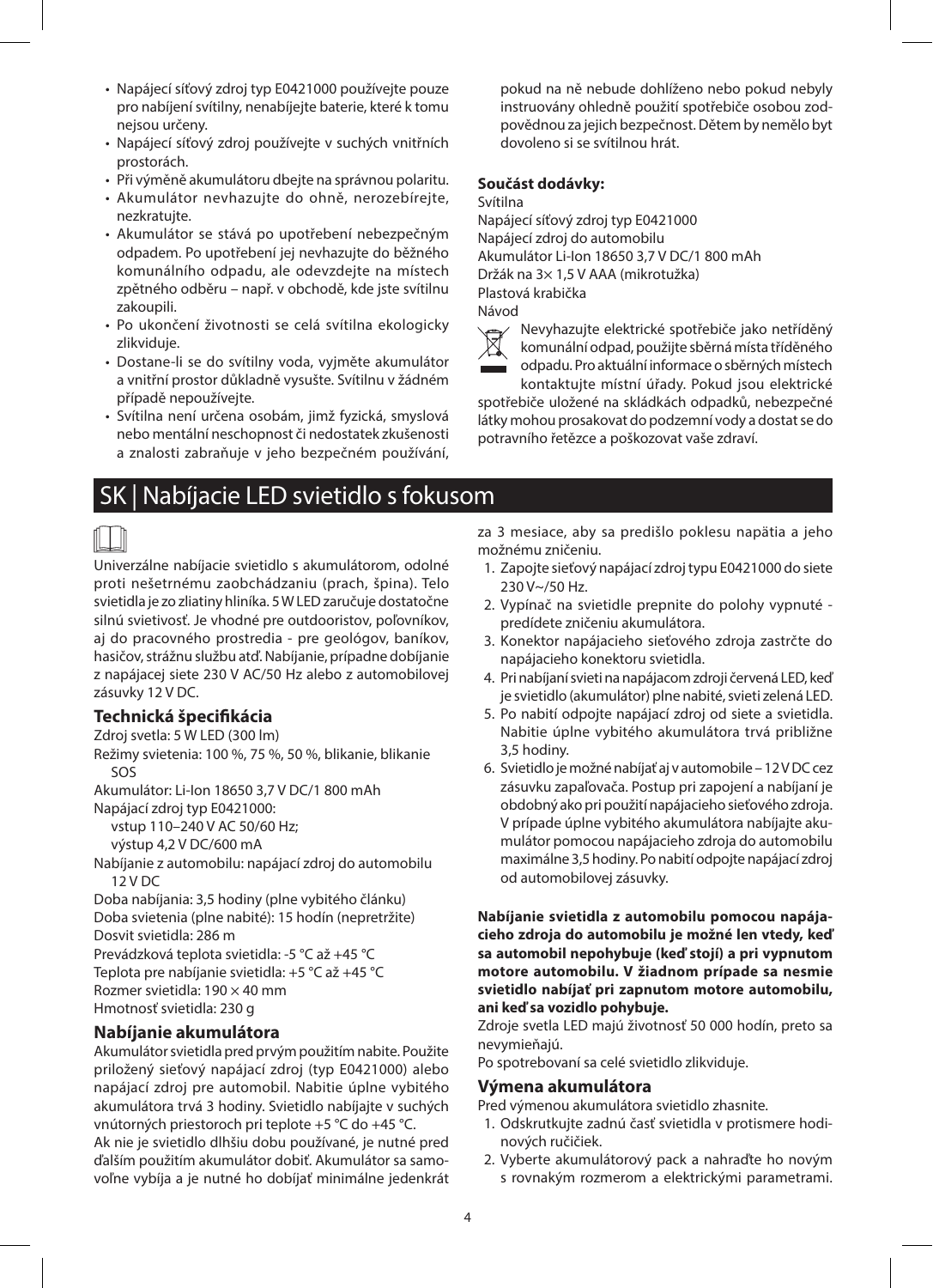Daný akumulátor musí byť zakúpený iba u výrobcu. Nikdy nepoužívajte neoriginálne príslušenstvo. Pozor na polaritu pri výmene akumulátora.

3. Pre skompletovanie svietidla použite opačný postup demontáže.

### **UPOZORNENIE**

- Nové svietidlo je nutné pred použitím nabiť.
- Nabíjanie svietidla z automobilu pomocou napájacieho zdroja do automobilu je možné len vtedy, keď sa automobil nepohybuje (keď stojí) a pri vypnutom motore automobilu. V žiadnom prípade sa nesmie svietidlo nabíjať pri zapnutom motore automobilu, ani keď sa vozidlo pohybuje.
- Akumulátor svietidla je nutné udržiavať v nabitom stave, aby nedošlo k poklesu napätia pod prahovú úroveň. Z tohto dôvodu odporúčame nabíjať najmenej raz za 3 mesiace, aj keď svietidlo nepoužívate. Teplota pre nabíjanie svietidla +5 °C do +45 °C.
- V prípade, že svietidlo nesvieti alebo svieti slabo, okamžite svietidlo nabite.
- Ak dôjde k poškodeniu alebo zničeniu akumulátora z dôvodu nedodržania vyššie uvedených pravidiel, nebude v prípade záručnej reklamácie svietidla (akumulátora) reklamácia uznaná.
- Napájací sieťový zdroj typ E0421000 používajte iba pre nabíjanie svietidla, nenabíjajte batérie, ktoré na to nie sú určené.
- Napájací sieťový zdroj používajte v suchých vnútorných priestoroch.
- Pri výmene akumulátora dbajte na správnu polaritu.
- Akumulátor nevhadzujte do ohňa, nerozoberajte, neskratujte.
- Akumulátor sa stáva po použití nebezpečným odpadom. Po spotrebovaní ho nevyhadzujte do bežného komunálneho odpadu, ale odovzdajte na miestach spätného odberu - napr. v obchode, kde ste svietidlo zakúpili.
- Po ukončení životnosti sa celé svietidlo ekologicky zlikviduje.
- Ak sa dostane do svietidla voda, vyberte akumulátor a vnútorný priestor dôkladne vysušte. Svietidlo v žiadnom prípade nepoužívajte.
- Svietidlo nie je určená osobám, ktorým fyzická, zmyslová alebo mentálna neschopnosť či nedostatok skúsenosti a znalosti zabraňuje v jeho bezpečnom používaní, pokiaľ na ne nebude dohliadané alebo pokiaľ neboli inštruované ohľadom použitia spotrebiča osobou zodpovednou za ich bezpečnosť. Deťom by nemalo byt dovolené si so svietidlom hrať.

### **Súčasť dodávky:**

#### Svietidlo

Napájací sieťový zdroj typ E0421000 Napájací zdroj do automobilu Akumulátor Li-Ion 18650 3,7 V DC/1 800 mAh Držiak na 3× 1,5 V AAA (mikrotužka) Plastová krabička Návod

Nevyhadzujte elektrické spotrebiče ako netriedený komunálny odpad, použite zberné miesta triedeného odpadu. Pre aktuálne informácie o zberných

miestach kontaktujte miestne úrady. Pokiaľ sú elektrické spotrebiče uložené na skládkach odpadkov, nebezpečné látky môžu presakovať do podzemnej vody a dostať sa do potravinového reťazca a poškodzovať vaše zdravie.

### PL | Latarka akumulatorowa LED z fokusem

Uniwersalna latarka z akumulatorem, odporna na nieostrożne posługiwanie się (pył, brud). Korpus latarki jest wykonany z aluminium. 5 W dioda LED zapewnia wysoką światłość. Nadaje się do wyjazdów outdoor, dla myśliwych i do pracy w terenie – dla geologów, górników, strażaków, służby leśnej, itp. Ładowanie i ewentualnie doładowywanie z sieci 230 V AC/50 Hz albo z gniazdka zapalniczki samochodowej 12 V DC.

### **Specyfikacja techniczna**

Źródło światła: 5 W LED (300 lm)

Tryby świecenia: 100 %, 75 %, 50 %, miganie, miganie SOS

Akumulator: Li-Ion 18650 3,7 V DC/1 800 mAh

Ładowarka typu E0421000:

wejście 110–240 V AC 50/60 Hz; wyjście 4,2 V DC/600 mA

Ładowanie z samochodu: ładowarka do samochodu 12 V DC

Czas ładowania: 3,5 godziny (całkowicie rozładowane ogniwo)

Czas świecenia (całkowicie naładowana): 15 godzin (ciągle)

Zasięg latarki: 286 m

Temperatura pracy latarki: -5 °C do +45 °C Temperatura do ładowania latarki: +5 °C do +45 °C Wymiary latarki:  $190 \times 40$  mm Ciężar latarki: 230 g

### **Ładowanie akumulatora**

Akumulator latarki przed pierwszym użyciem trzeba naładować. Korzystamy z zasilacza sieciowego z kompletu (typu E0421000) albo z adaptera samochodowego. Ładowanie całkowicie rozładowanego akumulatora trwa 3 godziny. Latarkę ładuje się w suchych pomieszczeniach wewnętrznych przy temperaturze +5 °C do +45 °C.

Jeżeli latarka nie była przez dłuższy czas używana, to przed kolejnym włączeniem trzeba doładować akumulator. Akumulator rozładowuje się samoczynnie i trzeba go doładowywać minimum raz na 3 miesiące, aby zapobiec spadkowi napięcia i jego możliwemu zniszczeniu.

- 1. Ładowarkę sieciową typu E0421000 podłączamy do sieci 230 V~/50 Hz.
- 2. Wyłącznik w latarce ustawiamy w położeniu wyłącz zapobiegamy uszkodzeniu akumulatora.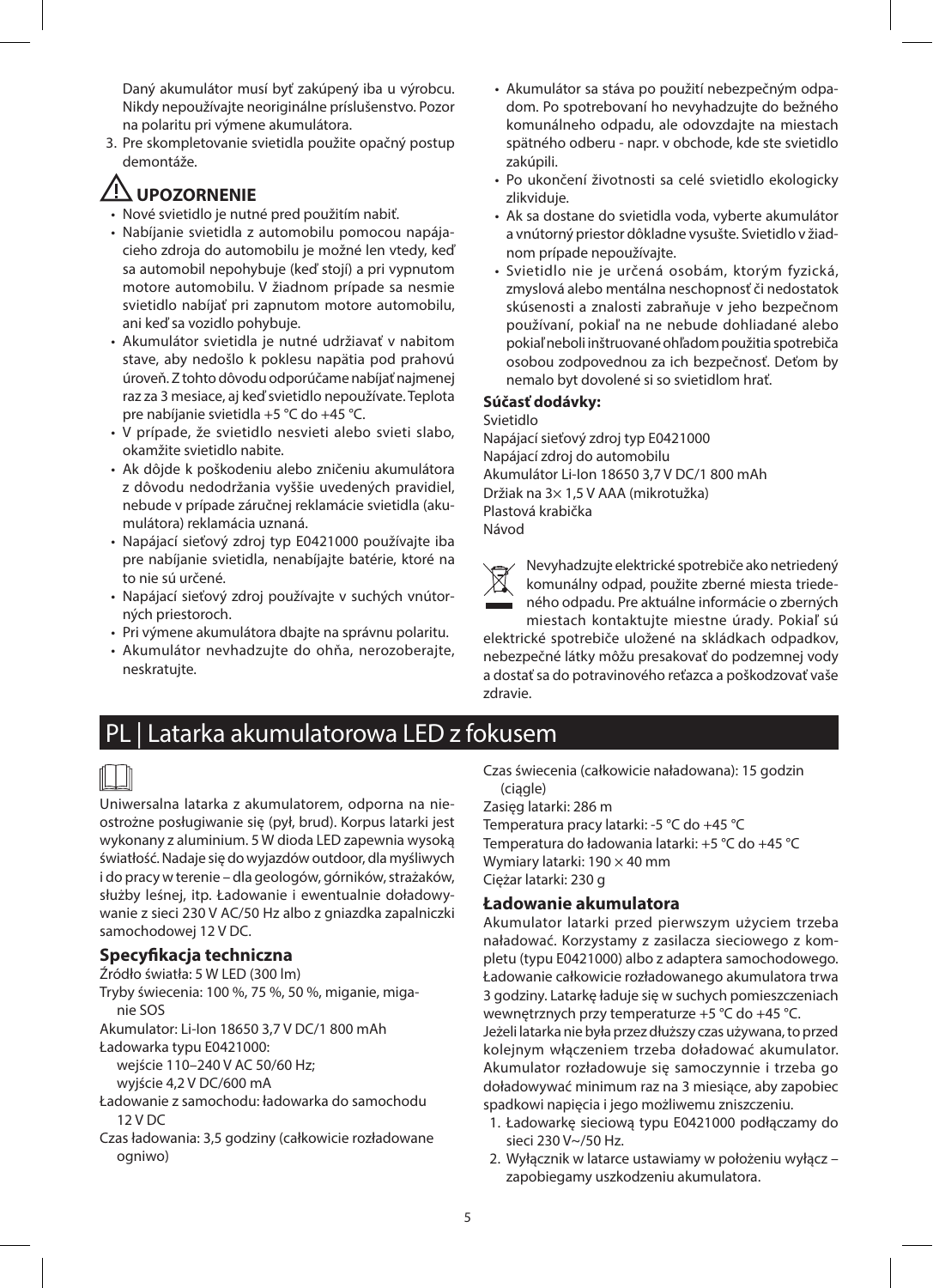- 3. Wtyczkę przewodu od ładowarki wkładamy do gniazdka do ładowania latarki.
- 4. Przy ładowaniu w ładowarce świeci czerwona dioda LED, kiedy latarka (akumulator) zostanie w pełni naładowana, zaczyna świecić zielona dioda LED.
- 5. Po naładowaniu odłączamy ładowarkę od sieci i od latarki. Ładowanie całkowicie rozładowanego akumulatora trwa około 3,5 godziny.
- 6. Latarkę można również ładować w samochodzie 12 V DC z gniazdka zapalniczki. Postępowanie przy podłączeniu i ładowaniu jest podobne, jak przy korzystaniu z ładowarki sieciowej. W przypadku całkowicie rozładowanego akumulatora ładuje się go za pomocą ładowarki samochodowej maksymalnie przez 3,5 godziny. Po naładowaniu odłączamy ładowarkę z gniazdka zapalniczki samochodowej.

**Ładowanie latarki z samochodu za pomocą ładowarki samochodowej jest możliwe tylko wtedy, kiedy samochód nie jedzie (kiedy stoi) i przy wyłączonym silniku samochodu. W żadnym razie nie wolno ładować latarki przy włączonym silniku samochodu, ani kiedy samochód się porusza.**

Źródła światła LED mają żywotność 50 000 godzin i dlatego nie podlegają wymianie.

Po zakończeniu eksploatacji całą latarkę likwiduje się.

### **Wymiana akumulatora**

Przed wymianą akumulatora wyłączamy latarkę.

- 1. Odkręcamy tylną część latarki w kierunku przeciwnym do ruchu wskazówek zegara.
- 2. Wyjmujemy pakiet akumulatorków i zastępujemy go nowym o tych samych wymiarach i parametrach elektrycznych. Ten akumulator musi być kupiony tylko u producenta. Nigdy nie korzystamy z nieoryginalnego wyposażenia. Uwaga na polaryzację przy wymianie akumulatora.
- 3. Latarkę kompletujemy w odwrotnej kolejności w stosunku do demontażu.

## **UWAGA**

- Nową latarkę należy naładować przed pierwszym użyciem.
- Ładowanie latarki z samochodu za pomocą ładowarki samochodowej jest możliwe tylko wtedy, kiedy samochód nie jedzie (kiedy stoi) i przy wyłączonym silniku samochodu. W żadnym razie nie wolno ładować latarki przy włączonym silniku samochodu, ani kiedy samochód się porusza.
- Akumulator latarki trzeba utrzymywać w naładowanym stanie, aby napięcie nie spadło poniżej wartości granicznej. Z tego powodu zalecamy ładowanie co najmniej raz na 3 miesiące nawet, jeżeli nie korzystamy z latarki. Temperatura do ładowania latarki ma wynosić +5 °C do +45 °C.
- W przypadku, gdy latarka nie świeci albo świeci słabo, natychmiast ją ładujemy.
- Jeżeli z powodu nieprzestrzegania wyżej wymienionych zasad dojdzie do uszkodzenia albo zniszczenia akumulatora, to przypadku złożenia reklamacji latarki (akumulatora), nie będzie ona uznana.
- Ładowarka sieciowa typu E0421000 jest stosowana tylko do ładowania latarki, nie ładujemy z niej baterii, które nie są do tego przystosowane.
- Z ładowarki korzystamy tylko w suchych pomieszczeniach wewnętrznych.
- Przy wymianie akumulatora zachowujemy poprawną polaryzację.
- Akumulatora nie wrzucamy do ognia, nie rozbieramy go i nie zwieramy.
- Akumulator po zużyciu staje się odpadem niebezpiecznym. Po zużyciu nie wyrzucamy go ze zwykłymi odpadami komunalnymi, ale oddajemy w miejscu zbierania surowców wtórnych – na przykład w sklepie, w którym latarka była zakupiona.
- Po zakończeniu eksploatacji całą latarkę likwiduje się ekologicznie.
- Jeżeli do wnętrza latarki dostanie się woda, to wyjmujemy akumulator i starannie osuszamy całe wnętrze. Z latarki w tym stanie nie korzystamy.
- Latarka nie jest przeznaczona do użytkowania przez osoby (łącznie z dziećmi), którym niezdolność fizyczna, umysłowa albo mentalna, ewentualnie brak wiedzy albo doświadczenia, uniemożliwia bezpieczne korzystanie z tego urządzenia, o ile nie jest nad nimi sprawowany nadzór albo, jeżeli nie zostały odpowiednio poinstruowane o zasadach użytkowania tego urządzenia przez osobę odpowiedzialną za ich bezpieczeństwo. Należy zapewnić, żeby dzieci nie mogły bawić się tą latarką.

#### **Opakowanie zawiera:**

Latarka Ładowarka sieciowa typu E0421000 Ładowarka do samochodu Akumulator Li-Ion 18650 3,7 V DC/1 800 mAh Mocowanie do 3× 1,5 V AAA (mikropaluszek) Plastikowe pudełko Instrukcja

| ٧ |
|---|
|   |
|   |

odnie z przepisami Ustawy o ZSEiE zabronione st umieszczanie łącznie z innymi odpadami zużytego sprzętu oznakowanego symbolem przekre-

ślonego kosza. Użytkownik, chcąc pozbyć się sprzętu elektronicznego i elektrycznego, jest zobowiązany do oddania go do punktu zbierania zużytego sprzętu. W sprzęcie nie znajdują się składniki niebezpieczne, które mają szczególnie negatywny wpływ na środowisko i zdrowie ludzi.

### HU | Újratölthető, fókuszálható, LED-es lámpás

Univerzális, akkumulátorral működő, újratölthető lámpás, amely szélsőséges körülmények (por, kosz) között is

helytáll. A lámpatest alumíniumötvözetből készült. Egy 5 W-os LED biztosítja a megfelelő fényerősséget. Ideális megoldás kültéren, terepen dolgozók (pl. vadőrök, geológusok, bányászok, tűzoltók, őrök stb.) számára. A lámpás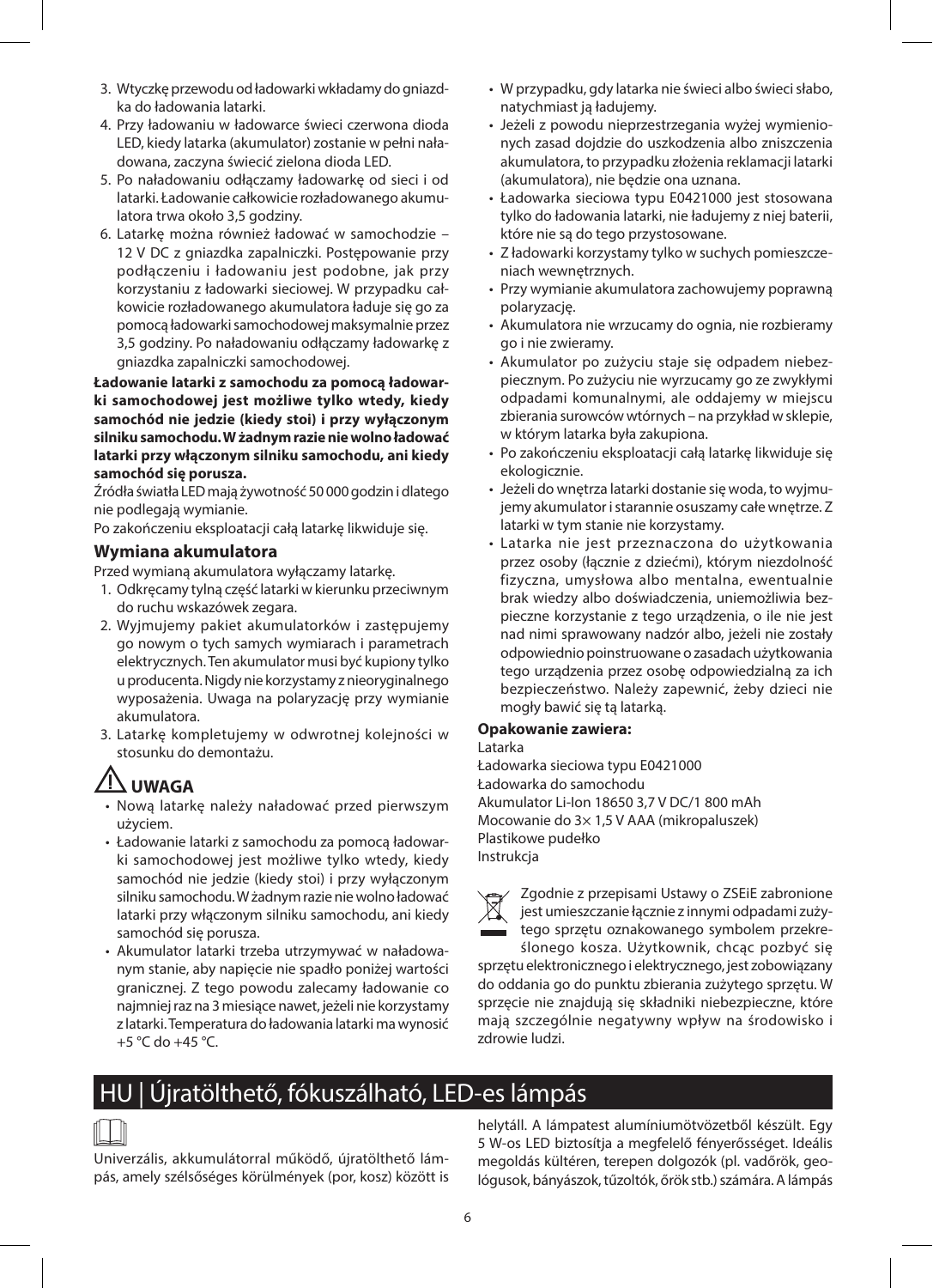230 V AC/50 Hz elektromos hálózatról vagy 12 V DC autós szivargyújtóról tölthető/újratölthető.

### **Műszaki jellemzők**

Fényforrás: 5 W-os LED (300 lm)

Üzemmódok: 100 %, 75 %, 50 %, villogó, SOS villogó Akkumulátor: Li-ion 18650 3,7 V DC/1 800 mAh Adapter típusa E0421000:

bemeneti feszültség: 110–240 V AC 50/60 Hz; kimeneti feszültség: 4,2 V DC/600 mA

- Újratöltés autóban: autós adapter (12 V DC)
- Töltési idő: 3,5 óra (a teljes feltöltésig)

Világítás időtartama (teljes feltöltéssel): 15 óra (folyamatos világítás)

Fény hatótávolsága: 286 m

A lámpás működési hőmérséklete: -5 °C és +45 °C között

- A lámpás töltési hőmérséklete: +5 °C és +45 °C között
- A lámpás mérete: 190 × 40 mm
- A lámpás súlya: 230 g

### **Az akkumulátor újratöltése**

A lámpás akkumulátorát az első használat előtt fel kell tölteni. Ehhez használja a mellékelt hálózati adaptert (típus: E0421000) vagy az autós adaptert. A lemerült akkumulátor teljes feltöltése 3 órát vesz igénybe. A lámpást beltérben, +5 °C és +45 °C közötti hőmérsékleten töltse.

Ha a lámpást hosszabb ideig nem használta, az újabb használat előtt fel kell tölteni az akkumulátort. Az akkumulátor kisüti önmagát, és legalább háromhavonta feltétlenül újra kell tölteni, hogy a feszültsége ne csökkenjen, és az akkumulátor ne váljon használhatatlanná.

- 1. Csatlakoztassa a hálózati adaptert (típus: E0421000) egy 230 V~/50 Hz-es hálózathoz.
- 2. Kapcsolja a lámpáson lévő kapcsolót kikapcsolt állásba – ezzel megelőzhető az akkumulátor károsodása.
- 3. Csatlakoztassa a hálózati adaptert a lámpás csatlakozójához.
- 4. Az adapteren egy piros LED világít, miközben a lámpás töltődik. Amikor a lámpás akkumulátora teljesen feltöltődött, az adapteren a LED zöldre vált.
- 5. A töltés végén húzza ki az adaptert először a lámpás csatlakozójából, majd az elektromos hálózatból. A lemerült akkumulátor teljes feltöltése körülbelül 3,5 órát vesz igénybe.
- 6. A lámpás autóban is feltölthető 12 V DC feszültségű szivargyújtó aljzat segítségével. A csatlakoztatás és újratöltés folyamata azonos a hálózati adapterrel való töltéssel. Ha az akkumulátor teljesen lemerült, töltse az autós adapter segítségével maximum 3,5 órán át. Töltés után húzza ki az adaptert a szivargyújtó aljzatból.

### **A lámpás csak akkor tölthető autós adapterrel, ha a jármű áll, és a motor le van állítva. Semmilyen körülmények között ne töltse a lámpást járó motor mellett vagy mozgó járműben.**

A LED-es fényforrások élettartama 50 000 óra, ezért nem cserélhetők.

Ha a fényforrás elveszti fényét, a lámpást ki kell dobni.

### **Akkumulátorcsere**

Az akkumulátor cseréje előtt kapcsolja ki a lámpást.

1. Az óramutató járásával ellenkező irányba csavarva vegye le a lámpás hátulját.

- 2. Vegye ki az akkumulátorcsomagot, és tegyen a helyére egy új, azonos méretű és azonos elektromos tulajdonságokkal rendelkező akkumulátort. Az új akkumulátort kizárólag a gyártótól szerezze be. Soha ne használjon más gyártmányú alkatrészeket. Ügyeljen rá, hogy az új akkumulátort megfelelő irányba helyezze be.
- 3. Szerelje össze a lámpást. Ehhez hajtsa végre a szétszerelési műveleteket fordított sorrendben.

#### /l/  **FIGYELEM**

- Az új lámpást az első használat előtt fel kell tölteni.
- A lámpást csak akkor lehet autós adapterrel tölteni, ha a jármű áll, és a motor le van állítva. Semmilyen körülmények között ne töltse a lámpást járó motor mellett vagy mozgó járműben.
- A lámpás akkumulátora mindig legyen feltöltve, így elkerülhető, hogy a feszültség a határérték alá essen. Ezért érdemes a lámpást legalább 3 havonta egyszer feltölteni még akkor is, ha nem használja. A lámpás töltéséhez szükséges hőmérséklet +5 °C és +45 °C között van.
- Ha a lámpás nem világít vagy gyenge a fénye, azonnal töltse fel.
- Ha a fenti szabályokat figyelmen kívül hagyják, és az akkumulátor emiatt károsodik vagy tönkremegy, a lámpásra (az akkumulátorra) vonatkozó garanciális időtartam alatt felmerülő garanciális igények nem érvényesíthetők.
- Az E0421000 típusú hálózati adaptert kizárólag a lámpás újratöltéséhez használja. Ne próbáljon más célra gyártott akkumulátorokat ezzel az adapterrel tölteni!
- Az AC adaptert csak beltérben, száraz helyen használja.
- Ügyeljen rá, hogy az új akkumulátort megfelelő irányba helyezze be.
- Ne dobja az akkumulátort tűzbe, ne szerelje szét, és ne próbálja rövidre zárni!
- A teljesen kimerült akkumulátor veszélyes hulladéknak számít. A lemerült akkumulátort ne a háztartási hulladékba helyezze. Az akkumulátorok leadhatók a kijelölt gyűjtőpontokon vagy az üzletben, ahol a lámpást vásárolta.
- Élettartama végén a lámpást környezetbarát módon kell ártalmatlanítani.
- Ha víz jut a lámpás belsejébe, vegye ki az akkumulátort, és alaposan szárítsa ki a lámpás belsejét. A vizes lámpást semmilyen körülmények között ne használja!
- A lámpást testi, érzékszervi vagy szellemi fogyatékkal élők, illetve tapasztalat vagy ismeretek hiányában hozzá nem értő személyek kizárólag a biztonságukért felelős személy felügyelete vagy használatra vonatkozó útmutatásai mellett használhatják. Ne engedje, hogy gyermekek játsszanak a lámpással!

### **Mellékelt tartozék:**

Lámpás Adapter típusa: E0421000 Autós adapter Akkumulátor: Li-ion 18650 3,7 V DC/1800 mAh Tartó a 3 db 1,5 V AAA elemnek Műanyag doboz Használati útmutató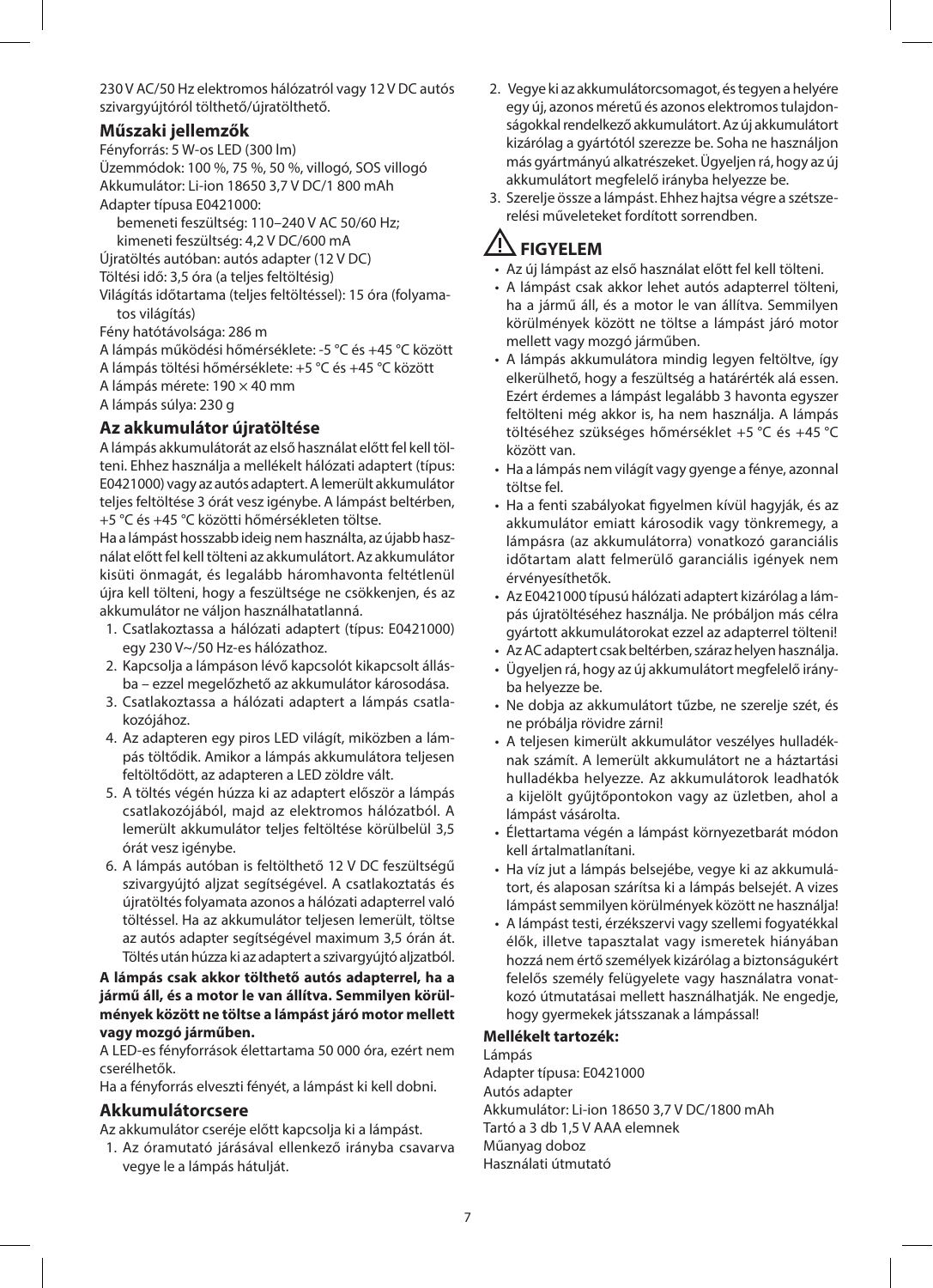

Az elektromos készülékeket ne dobja a vegyes háztartási hulladék közé, használja a szelektív hulladékgyűjtő helyeket. A gyűjtőhelyekre vonatkozó aktuális információkért forduljon a helyi hivatalokhoz. Ha az elektromos készülékek a hulladéktárolókba kerülnek, veszélyes anyagok szivároghatnak a talajvízbe, melyek így bejuthatnak a táplálékláncba és veszélyeztethetik az Ön egészségét és kényelmét.

### | Polnilna LED svetilka s fokusom

Univerzalna polnilna svetilka z akumulatorjem, odporna proti mehanskim poškodbam, ki jih povzročata prah in umazanija. Ohišje svetilke je iz aluminijeve zlitine. 5 W LED zagotavlja zadostno močno svetilnost. Primerna je za uporabo na prostem, za lovce, pa za delovno okolje – za geologe, rudarje, gasilce, varnostnike itn. Polnjenje, oziroma dopolnjevanje z omrežja 230 V~, 50 Hz, ali iz avtomobilske vtičnice 12 V DC.

### **Tehnična specifikacija**

Vir svetlobe: 5 W LED (300 lm)

- Načini svetenja: 100 %, 75 %, 50 %, utripanje, SOS utripanje
- Akumulator: Li-Ion 18650 3,7 V DC/1 800 mAh
- Omrežni usmernik tip E0421000:
	- vhod 110–240 V AC 50/60 Hz;

izhod 4,2 V DC/600 mA

- Polnjenje iz avtomobila: usmernik za v avtomobil 12 V DC
- Čas polnjenja: 3,5 ure (popolnoma izpraznjene celice) Čas delovanja (popolnoma napolnjena): 15 ur (nepretr-
- goma)

Domet svetlobe: 286 m

Delovna temperatura svetilke: -5 °C do +45 °C Temperatura za polnjenje svetilke: +5 °C do +45 °C Dimenzije svetilke: 190 × 40 mm Teža svetilke: 230 g

### **Polnjenje akumulatorja**

Akumulator svetilke pred prvo uporabo napolnite. Uporabite priložen napajalni usmernik (tip E0421000) ali avto adapter. Polnjenje popolnoma izpraznjenega akumulatorja traja 3 ure. Svetilko polnite v suhih notranjih prostorih pri temperaturi +5 °C do +45 °C.

Če svetilke dlje časa ne uporabljate, je akumulator treba pred uporabo napolniti. Akumulator se sam prazni in ga je treba najmanj enkrat na 3 mesece polniti, da se prepreči padec napetosti ali morebitno uničenje le-tega.

- 1. Omrežni usmernik tip E0421000 priključite na omrežje 230 V~/50 Hz.
- 2. Stikalo na svetilki preklopite v položaj izklopljeno s tem preprečite uničenje akumulatorja.
- 3. Priključek omrežnega usmernika vtaknite v polnilni priključek svetilke.
- 4. Med polnjenjem je na omrežnem usmerniku prižgana rdeča LED, ko je svetilka (akumulator) popolnoma napolnjena, je prižgana zelena LED.
- 5. Po napolnitvi izključite usmernik iz svetilke in omrežja. Napolnitev popolnoma izpraznjenega akumulatorja traja približno 3,5 ure.
- 6. Svetilko je možno polniti tudi v avtomobilu 12 V DC prek vtičnice vžigalnika. Postopek priključitve in polnjenja je podoben, kot pri uporabi omrežnega

usmernika. V primeru popolnoma izpraznjenega akumulatorja polnite akumulator s pomočjo polnilca za v avtomobil največ 3,5 ur. Po napolnitvi polnilec za v avtomobil odklopite.

**Polnjenje svetilke iz avtomobila s pomočjo avtomobilskega adapterja je možno le takrat, ko se avtomobil ne premika (ko stoji) in pri izklopljenem motorju avtomobila. Svetilka se v nobenem primeru ne sme polniti pri vklopljenem motorju avtomobila, niti ko se vozilo premika.**

Viri svetlobe LED imajo življenjsko dobo 50 000 ur, zato se ne menjajo.

Po koncu življenjske dobe se cela svetilka odstrani.

### **Zamenjava akumulatorja**

Pred zamenjavo akumulatorja svetilko ugasnite.

- 1. Odvijte zadnji del svetilke proti smerni urnega kazalca.
- 2. Akumulator odstranite in ga nadomestite z novim z enako dimenzijo in električnimi parametri. Zadeven akumulator mora biti kupljen le pri proizvajalcu. Nikoli ne uporabljajte neoriginalne opreme. Pri zamenjavi akumulatorju pazite na pravilno polarnost.
- 3. Svetilko sestavite po obratnem postopku, kot pri razstavljanju.

## **OPOZORILO**

- Novo svetilko je treba pred uporabo napolniti.
- Polnjenje svetilke iz avtomobila s pomočjo avtomobilskega adapterja je možno le takrat, ko se avtomobil ne premika (kadar stoji) in pri izklopljenem motorju avtomobila. V nobenem primeru ne sme polniti pri vklopljenem motorju avtomobila, niti ko se vozilo premika.
- Akumulator svetilke vzdržujte v napolnjenem stanju, da ne bi prišlo do znižanja napetosti pod dovoljeno mejo. Zaradi tega svetujemo, da svetilko polnite najmanj enkrat na 3 mesece, tudi če je ne uporabljate. Temperatura za polnjenju svetilke +5 °C do +45 °C.
- V primeru, da svetilka ne sveti, ali sveti slabo, jo nemudoma napolnite.
- Če pride do poškodbe ali uničenja akumulatorja zaradi neupoštevanja zgoraj navedenih pravil, v primeru garancijske reklamacije svetilke (akumulatorja), reklamacija ne bo priznana.
- Napajalni usmernik tip E0421000 uporabljajte le za polnjenje svetilke, ne polnite baterij, ki za to niso nameniene.
- Napajalni usmernik uporabljajte le v suhih notranjih prostorih.
- Pri menjavi akumulatorja bodite pozorni na pravilno polarnost.
- Akumulatorja ne mečite v ogenj, ne razstavljate in ne povzročajte kratkega stika.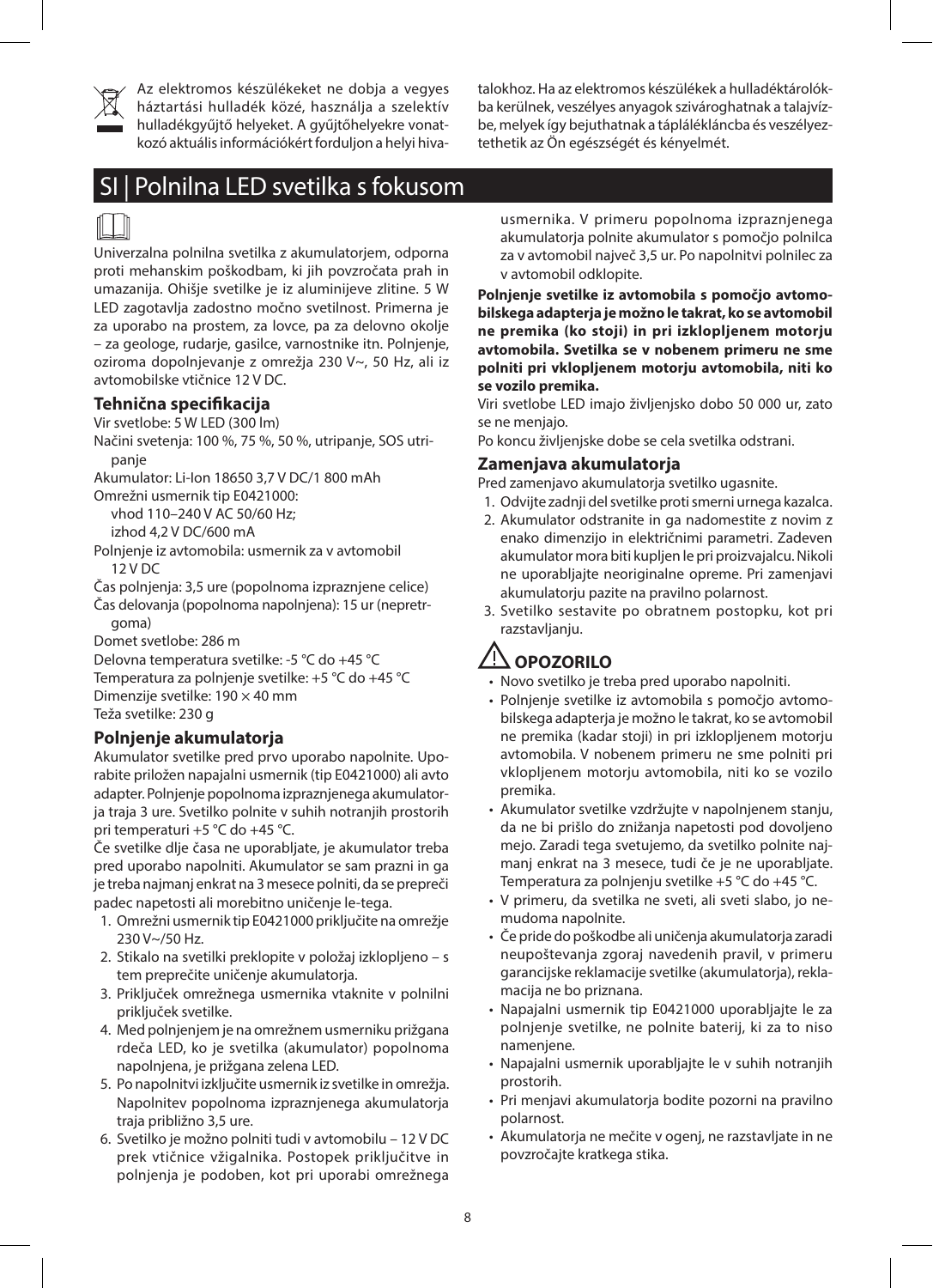- Akumulator po koncu uporabe postane nevaren odpadek. Po uporabi ga ne odlagajte skupaj z običajnimi odpadki, odložite ga na odlagališča za recikliranje – npr. v trgovini, kjer ste svetilko kupili.
- Po koncu življenjske dobe se cela svetilka ekološko odstrani.
- Če v svetilko pride voda, vzemite akumulator ven in notranji prostor temeljito posušite. Svetilke v nobenem primeru ne uporabljajte.
- Svetilka ni namenjena osebam, ki jih fizična, čutna ali mentalna nesposobnost ali pomanjkanje izkušenj, in znanj ovirajo pri varni uporabi naprave, če pri tem ne bodo nadzorovane, ali če jih o uporabi naprave ni poučila oseba, ki je odgovorna za njihovo varnost. Nujen je nadzor nad otroki, da bo zagotovljeno, da se ne bodo z napravo igrali.

### **Deli seta:**

Svetilka Omrežni usmernik tip E0421000 Polnilec za v avtomobil Akumulator Li-Ion 18650 3,7 V DC/1 800 mAh Držalo za 3× 1,5 V AAA (mikro) Plastična škatlica Navodila

Električnih naprav ne odlagajte med mešane komunalne odpadke, uporabljajte zbirna mesta ločenih odpadkov. Za aktualne informacije o zbirnih mestih se obrnite na krajevne urade. Če so električne naprave odložene na odlagališčih odpadkov, lahko nevarne snovi pronicajo v podtalnico, pridejo v prehransko verigo in škodijo vašemu zdravju.

## RS|HR|BA|ME | LED punjiva svjetiljka s usmjeravanjem

Univerzalna punjiva svjetiljka s akumulatorom, otporna na otežane uvjete (prašinu, prljavštinu). Tijelo svjetiljke izrađeno je od legure aluminija. LED žarulja od 5 W pruža dovolinu jačinu svjetla. Idealna za ljude koji borave na otvorenom, šumare, kao i za rad – geologa, rudara, vatrogasaca, čuvara itd. Punjenje ili ponovno punjenje putem mrežnog napajanja od 230 V AC/50 ili putem utičnice od 12 V DC u automobilu.

### **Tehničke specifikacije**

Izvor svjetlosti: LED žarulja od 5 W (300 lm)

Načini rada svjetla: 100 %, 75 %, 50 %, bljeskanje, SOS bljeskanje

Akumulator: Litij-ionski 18650 3,7 V DC/1800 mAh Strujni adapter vrste E0421000:

ulazna snaga 110–240 V AC 50/60 Hz;

izlazna snaga 4,2 V DC/600 mA

Ponovno punjenje iz automobila: adapter za punjenje u automobilu 12 V DC

Vrijeme punjenja: 3,5 sata (potpuno ispražnjena ćelija)

Trajanje svjetla (do kraja napunjena svjetiljka): 15 sati (uz neprekidan rad)

Domet svjetla: 286 m

Radna temperatura svjetiljke: -5 °C do +45 °C Temperatura punjenja svjetiljke: +5 °C do +45 °C

Veličina svjetiljke: 190 × 40 mm Težina svjetiljke: 230 g

### **Punjenje akumulatora**

Akumulator svjetiljke treba napuniti prije prve upotrebe. Koristite priloženi mrežni adapter (vrste E0421000) ili adapter za punjenje u automobilu. Punjenje potpuno praznog akumulatora traje 3 sata. Svjetiljku punite na suhim i zatvorenim mjestima pri temperaturi od +5 °C do +45 °C. Ako se svjetiljka dulje vrijeme nije upotrebljavala, akumulator treba ponovno napuniti prije daljnje upotrebe. Akumulator je opremljen funkcijom samopražnjenja i mora se ponovno napuniti najmanje svaka tri mjeseca kako bi se spriječio pad napona i potencijalna neupotrebljivost akumulatora.

- 1. Priključite strujni adapter vrste E0421000 na mrežu 230 V~/50 Hz.
- 2. Postavite prekidač na svjetiljci u isključen položaj tako ćete spriječiti oštećenje/uništenje akumulatora.
- 3. Priključite mrežni adapter u strujnu utičnicu svjetiljke.
- 4. Uključit će se crvena LED lampica na strujnom adapteru za vrijeme punjenja svjetiljke. Kada se akumulator potpuno napuni, LED lampica postaje zelena.
- 5. Nakon punjenja isključite mrežni adapter iz svjetiljke i električne mreže. Punjenje potpuno praznog akumulatora traje otprilike 3,5 sata.
- 6. Svjetiljka se može puniti i u automobilu 12 V DC putem utičnice u upaljaču za cigarete. Postupak za priključivanje i punjenje sličan je kao i prilikom upotrebe strujnog adaptera. Ako se akumulator isprazni do kraja, punite ga najviše 3,5 sata putem adaptera za punjenje u automobilu. Nakon punjenja adapter isključite iz utičnice u automobilu.

**Svjetiljka se može puniti putem adaptera za punjenje u automobilu samo dok je vozilo zaustavljeno i dok je motor isključen. Strogo je zabranjeno punjenje svjetiljke dok motor radi ili dok je automobil u pokretu.** Vijek trajanja LED izvora svjetlosti je 50.000 sati i stoga se ne može zamjenjivati.

Kada se isprazni, možete baciti cijelu svjetiljku.

### **Zamjena akumulatora**

Isključite svjetiljku prije zamjene akumulatora.

- 1. Skinite stražnji dio svjetiljke okretanjem u smjeru obrnutom od kazaljke na satu.
- 2. Izvadite paket akumulatora i zamijenite ga novim istih dimenzija i električnih specifikacija. Novi akumulator morate kupiti isključivo od proizvođača. Zabranjena je upotreba neoriginalnih dijelova. Pripazite na polaritet prilikom zamjene akumulatora.
- 3. Ponovno sastavite svjetiljku koristeći isti postupak kao za rastavljanje, ali obrnutim redoslijedom.

## **UPOZORENJE**

• Kada je nova, svjetiljku je potrebno napuniti prije upotrebe.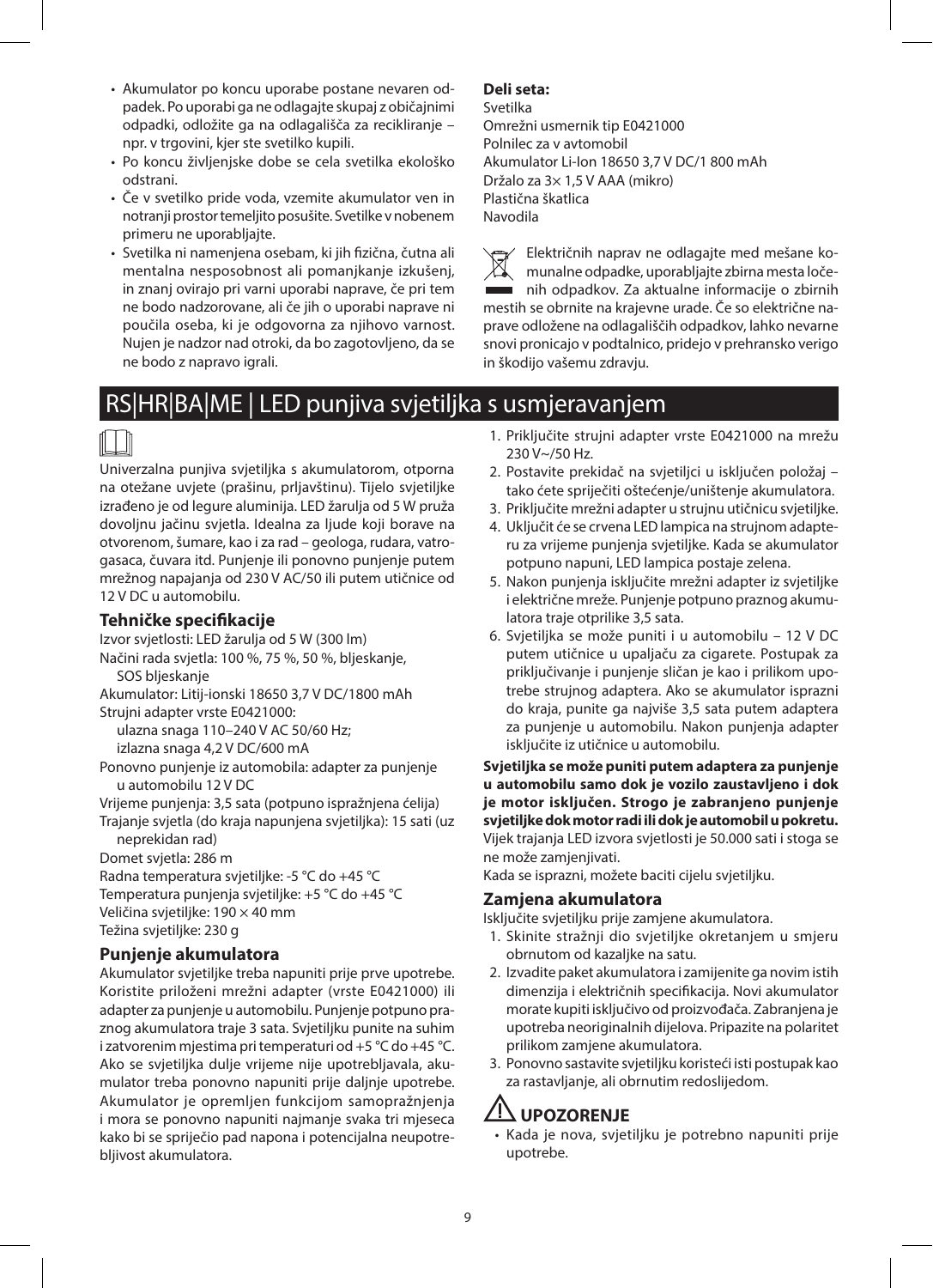- Svjetiljka se može puniti putem adaptera za punjenje u automobilu samo dok je vozilo zaustavljeno i dok je motor isključen. Strogo je zabranjeno punjenje svjetiljke dok motor radi ili dok je automobil u pokretu.
- Akumulator svjetiljke mora ostati napunjen kako bi se spriječio pad napona ispod zadane razine. Stoga preporučujemo punjenje svjetiljke najmanje jednom u svaka 3 mjeseca čak i ako se ne koristi. Temperatura za punjenje svjetiljke +5 °C do +45 °C.
- Ako svjetiljka ne radi ili je svjetlost slaba, odmah je napunite.
- Ako se akumulator ošteti ili uništi radi nepoštivanja gore navedenih pravila, pritužbe u jamstvenom razdoblju za svjetiljku (akumulator) neće se priznati.
- Za punjenje svjetiljke upotrebljavajte isključivo strujni adapter vrste E0421000; Ne punite akumulatore koji nisu namijenjeni za ponovno punjenje.
- Strujni adapter upotrebljavajte samo na suhim zatvorenim mjestima.
- Prilikom zamjene akumulatora pripazite na ispravan polaritet.
- Ne bacajte akumulator u vatru, ne rastavljajte ga i ne izazivajte kratak spoj na njemu.
- Kada se isprazni, akumulator postaje opasan otpad. Prazne akumulatore ne odlažite u kućanski otpad. Odložite ih na za to predviđenim lokacijama, primjerice u trgovinu gdje je svjetiljka kupljena.

#### mulator i dobro osušite unutrašnjost svjetiljke. U tom slučaju upotreba svjetiljke strogo je zabranjena.

na ekološki podoban način.

• Nije predviđeno da svjetiljku upotrebljavaju osobe smanjenih fizičkih, osjetilnih ili mentalnih sposobnosti koje nemaju iskustva i znanja za sigurnu upotrebu, osim ako nisu pod nadzorom ili ako ne dobivaju upute od osobe zadužene za njihovu sigurnost. Djeci je zabranjeno igranje sa svjetiljkom.

• Na kraju vijeka trajanja čitavu svjetiljku treba zbrinuti

• Ako voda uđe u unutrašnjost svjetiljke, izvadite aku-

### **Priloženo:**

#### Svjetiljka

Strujni adapter vrste E0421000 Adapter za punjenje u automobilu Akumulator Litiij-ionski 18650 3,7 V DC/1800 mAh Držač za 3 × 1,5 V AAA baterije Plastična kutija Priručnik

Ne bacajte električne uređaje kao nerazvrstani komunalni otpad, koristite centre za sakupljanje razvrstanog otpada. Za aktualne informacije o cen-

trima za sakupljanje otpada kontaktirajte lokalne vlasti. Ako se električni uređaji odlože na deponije otpada, opasne materije mogu prodrijeti u podzemne vode i ući u lanac ishrane i oštetiti vaše zdravlje.

### Aufladbare LED-Lampe mit Fokus

Aufladbare Universallampe mit Akku, widerstandsfähig gegen grobe Verschmutzung (Staub, Schmutz). Lampengehäuse aus einer Aluminiumlegierung. Die 5 W -LED garantiert eine ausreichende Leuchtkraft. Geeignet für Outdoor-Anwendungen, Jäger und die Arbeitsumgebung – für Geologen, Bergleute, Feuerwehrleute, Wachdienst usw. Aufladen, eventuell Nachladen über das Stromnetz 230 V AC/50 Hz bzw. über den Zigarettenanzünder 12 V DC.

### **Technische Spezifikation:**

Lichtquelle: 5 W LED (300 lm) Beleuchtungs-Modi: 100 %, 75 %, 50 %, Blinken, SOS-Blinksignal Akku: Li-Ion 18650 3,7 V DC/1 800 mAh Netzanschlussgerät Typ E0421000: Eingang 110–240 V AC 50/60 Hz; Ausgang 4,2 V DC/600 mA Auto-Adapter: Auto-Netzteil 12 V DC Ladedauer: 3,5 Stunden (voll entladener Akku) Leuchtdauer (voll geladen): 15 Stunden (kontinuierlich) Ausleuchtung der Lampe: 286 m Betriebstemperatur der Lampe: -5 °C bis +45 °C Aufladetemperatur der Lampe: +5 °C bis +45 °C Maße der Lampe: 190 × 40 mm Gewicht der Lampe: 230 g

### **Aufladen des Akkumulators**

Vor der Verwendung muss der Akku voll aufgeladen werden. Verwenden Sie das beiliegende Netzteil (Typ E0421000) oder das Auto-Netzteil. Das Aufladen des vollständig entladenen Akkus dauert 3 Stunden. Laden Sie die Lampe in trockenen Innenbereichen bei einer Temperatur von +5 °C bis +45 °C.

Wenn Sie eine längere Zeit die Lampe nicht verwenden, müssen Sie vor der weiteren Verwendung den Akku aufladen. Der Akku entlädt sich selbsttätig. Er muss mindestens einmal alle drei Monate aufgeladen werden, damit das Tiefentladen und seine mögliche Beschädigung verhindert werden.

- 1. Schließen Sie das Netzteil vom Typ E0421000 an das Stromnetz 230 V~/50 Hz an.
- 2. Schalten Sie den Schalter an der Lampe auf "Aus" um – so vermeiden Sie die Zerstörung des Akkus.
- 3. Schließen Sie den Netzteilstecker an die Lampe an.
- 4. Beim Ladevorgang leuchtet die rote LED-Kontrolllampe an der Lampe. Wenn die Lampe (der Akkumulator) voll aufgeladen ist, leuchtet die LED-Kontrolllampe grün.
- 5. Trennen Sie das Netzteil nach dem Aufladevorgang von der Lampe. Das Aufladen des vollständig entladenen Akkus dauert ca. 3,5 Stunden.
- 6. Das Aufladen der Lampe kann im Auto erfolgen – 12 V DC über den Zigarettenanzünder. Die Vorgehensweise in Bezug auf den Anschluss sowie das Aufladen ist analog wie bei der Verwendung eines Netzteils. Beim völlig entladenen Akku darf der Akku mit einem Auto-Netzteil höchstens 3,5 Stunden lang geladen werden. Trennen Sie das Netzteil nach dem Aufladevorgang von der Auto-Steckdose.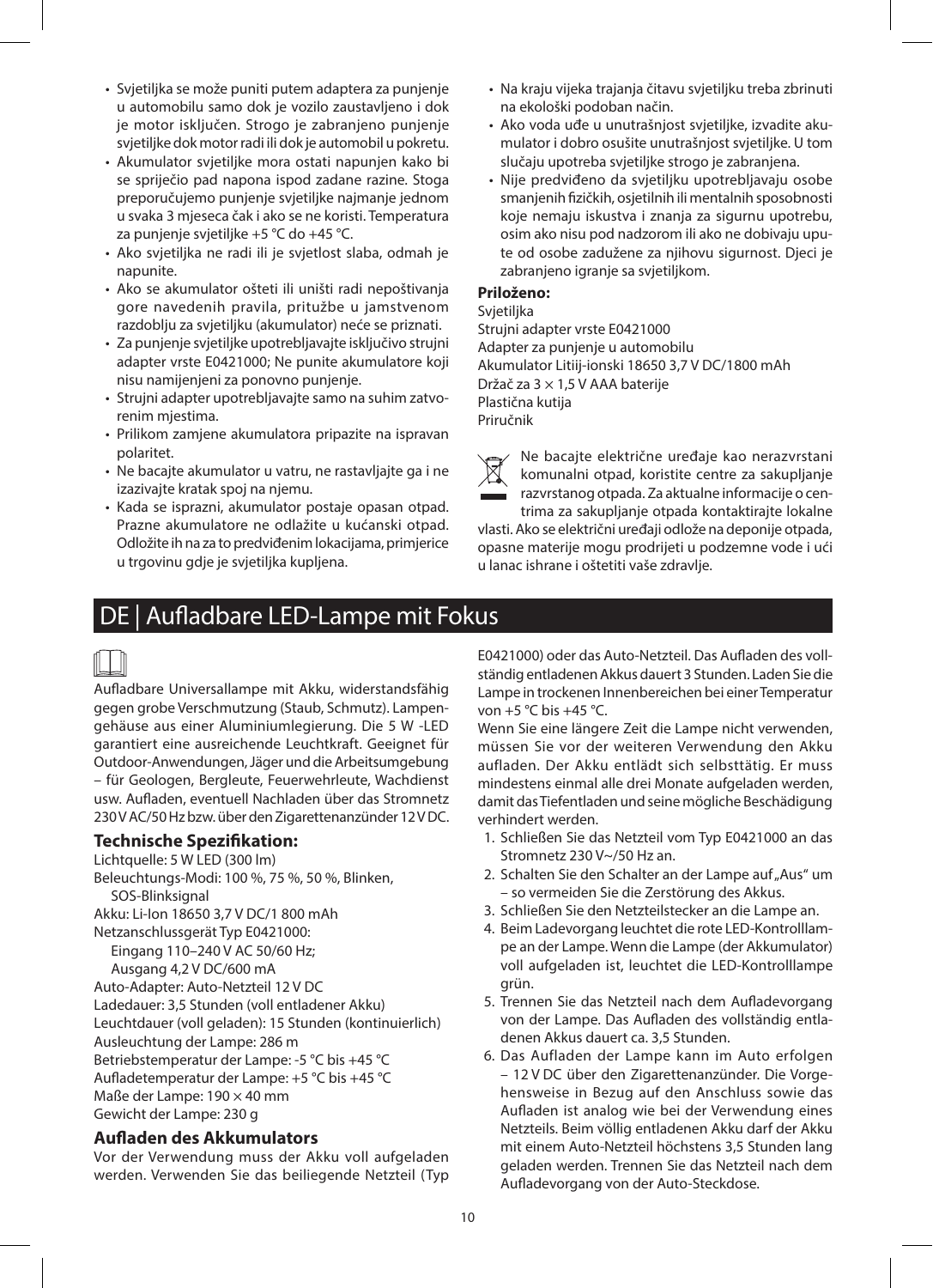**Das Aufladen der Lampe im Auto über das Auto-Netzteil ist nur dann möglich, wenn sich das Auto nicht bewegt (wenn es steht) sowie bei ausgeschaltetem Motor. Auf keinen Fall darf die Lampe bei laufendem Motor aufgeladen werden sowie auch nicht, wenn sich das Auto bewegt.**

Die LED-Lichtquellen verfügt über eine Lebensdauer von 50 000 Stunden. Aus diesem Grund werden sie nicht ausgewechselt.

Wenn die Lebensdauer abgelaufen ist, ist die Lampe komplett zu entsorgen.

### **Akku-Wechsel:**

Vor dem Tausch des Akkus muss die Lampe ausgeschaltet sein.

- 1. Schrauben Sie den hinteren Teil der Lampe entgegengesetzt dem Uhrzeigersinn aus.
- 2. Nehmen die das Akkupack heraus und ersetzen Sie dieses durch ein neues Akkupack in der gleichen Größe und mit den gleichen elektrischen Parametern. Der betreffende Akkumulator darf nur beim Hersteller gekauft werden. Verwenden Sie niemals Nichtoriginal-Zubehör. Achten Sie auf die Polarität beim Akku-Wechsel.
- 3. Die Komplettierung erfolgt in umgekehrter Reihenfolge zur Demontage.

## $\mathcal{\underline{\ }I}\mathcal{\underline{\ }I}$  HINWEIS

- Vor der Verwendung muss die neue Lampe aufgeladen werden.
- Das Aufladen der Lampe im Auto über das Auto-Netzteil ist nur dann möglich, wenn sich das Auto nicht bewegt (wenn es steht) sowie bei ausgeschaltetem Motor. Auf keinen Fall darf die Lampe bei laufendem Motor aufgeladen werden sowie auch nicht, wenn sich das Auto bewegt.
- Der Akku von der Lampe muss sich immer im aufgeladenen Zustand befinden, damit die Spannung nicht unter den Schwellwert sinkt. Aus diesem Grund wird empfohlen, ihn mindestens einmal alle 3 Monate aufzuladen - auch wenn Sie die Lampe nicht benutzen. Ladetemperatur der Lampe +5 °C bis +45 °C.
- Sofern die Lampe nicht oder nur schwach brennt, muss sie unverzüglich aufgeladen werden.
- Bei einer Beschädigung oder Zerstörung des Akkus aufgrund der Nichteinhaltung der vorgenannten Regeln, wird eine Reklamation der Lampe (des Akkus) innerhalb der Garantiezeit nicht anerkannt.
- Verwenden Sie das Netzanschlussgerät vom Typ E0421000 nur zum Aufladen der Lampe und nicht

zum Aufladen von Akkus, welche hierfür nicht bestimmt sind.

- Verwenden Sie das Netzteil nur in trockenen Innenräumen.
- Achten Sie auf die richtige Polarität beim Akku-Wechsel.
- Werfen Sie den Akkumulator nicht ins Feuer, demontieren Sie ihn nicht und schließen Sie ihn nicht kurz.
- Wenn die Lebensdauer des Akkumulators abgelaufen ist, stellt er gefährlichen Abfall dar. Wenn die Lebensdauer des Akkumulators abgelaufen ist, geben Sie ihn nicht in den kommunalen Abfall, sondern bringen Sie ihn zu den Sammelstellen vor Ort - z. B. in das Geschäft, wo Sie die Lampe gekauft haben.
- Nachdem das Ende der Lebensdauer erreicht wurde, ist die komplette Lampe auf ökologische Weise zu entsorgen.
- Wenn die Lampe mit Wasser in Kontakt kommt, wechseln Sie den Akku aus und trocknen Sie den Innenbereich gründlich. Auf keinen Fall dürfen Sie die Lampe verwenden.
- Die Lampe ist nicht für Personen gedacht, welchen aufgrund einer körperlichen, geistigen oder mentalen Behinderung bzw. aufgrund von mangelnden Erfahrungen sowie Kenntnissen die normale Verwendung der Lampe nicht möglich ist, wenn sie nicht beaufsichtigt werden bzw. wenn sie bei der Verwendung des Elektrogeräts nicht durch eine verantwortliche Person in Bezug auf ihre Sicherheit entsprechend belehrt wurden. Kindern sollte nicht gestattet werden, mit der Lampe zu spielen.

### **Im Lieferumfang enthalten:**

Handlampe

Netzanschlussgerät Typ E0421000 Auto-Netzteil Akkumulatro Li-Ion 18650 3,7 V DC/1 800 mAh Halter für 3× 1,5 V AAA (Micro) Kunststoffbox

Bedienungsanleitung



Die Elektroverbraucher nicht als unsortierter Kommunalabfall entsorgen, Sammelstellen für sortier-

ten Abfall bzw. Müll benutzen. Setzen Sie sich wegen aktuellen Informationen über die jeweiligen

Sammelstellen mit örtlichen Behörden in Verbindung. Wenn Elektroverbraucher auf üblichen Mülldeponien gelagert werden, können Gefahrstoffe ins Grundwasser einsickern und in den Lebensmittelumlauf gelangen, Ihre Gesundheit beschädigen und Ihre Gemütlichkeit verderben.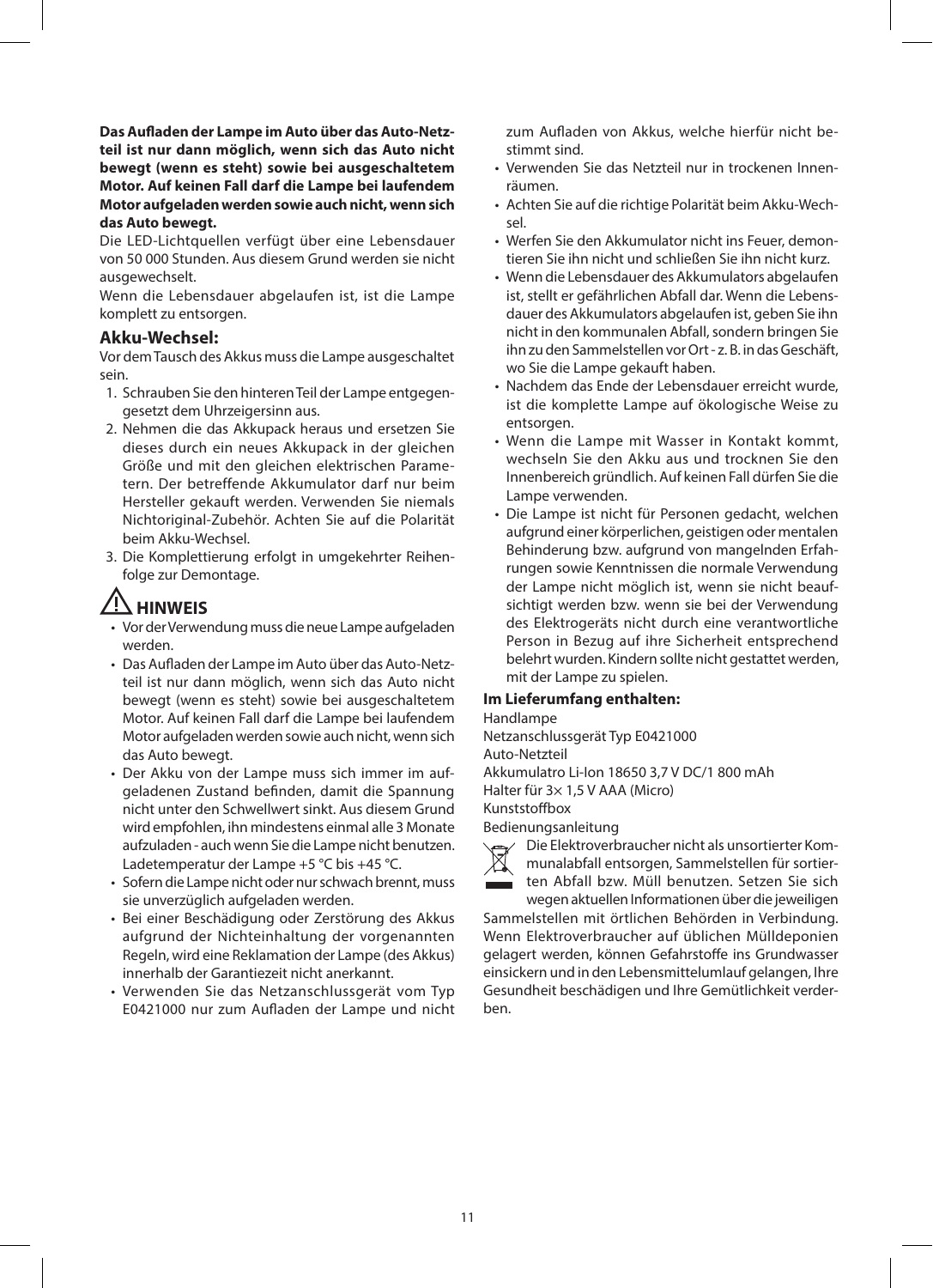### UA | Зарядний світлодіодний ліхтарик з фокусом



Універсальний зарядний світильник з акумулятором, стійкий щодо неправильного користування з ним (пил, бруд). Корпус ліхтарика виготовлений з алюмінієвого сплаву. 5 Вт світлодіоди забезпечують досить сильну інтенсивність світла. Він вгідний для туристів, мисливців, і на робочих місцях для геологів, гірників, пожежників, охоронців і т.д. Зарядка або підзарядка від мережі 230 В змінного струму / 50 Гц або від автомобільної розетки 12 В постійного струму.

### **Технічна специфікація :**

джерело світла: 5 Вт LED (300 lm)

Режими світіння: 100 %, 75 %, 50 %, мигання, мигання SOS

Акумулятор: Li-Ion 18650 3,7 В постійного струму/ 1 800 мАг

Джерело живлення тип: E0421000:

вхід 110–240 В AC 50/60 Нц;

вихід 4,2 В постійного струму/600 мA

- Зарядка від автомобіля: 12 В постійного струму
- Час зарядження: 3,5 години (повністтю розрядженої батарей)
- Час світіння (повністтюзаряджений): 15 годин (постійно)
- Досяжність світіня: 286 м
- Робоча температура ліхтарика: від -5 °C до +45 °C
- Температура при зарядженні ліхтарика: от +5 °C до  $+45$  °C

Розмір ліхтарика: 190 × 40 мм Вага ліхтарика: 230 гр

#### **Зарядження акумулятора**

Акумулятор ліхтарика перед тим як ним користуватися, необхідно зарядити. Для цього використовуйте додане джерело живлення від мережі (тип E0421000) або джерело живлення для автомобілів. Зарядка повністтю розрядженого акумулятора займає 3 години. Заряджати ліхтар у внутрішніх і сухих умовах при температурі від +5 ° С до +45 ° С

Коли ліхтариком не користуєтеся протягом деякого часу, необхідно у подальшому використанні акумулятор підзарядити. Акумулятор самовільно розряджається і його слід заряджати не рідше одного разу в 3 місяці, щоб запобігти падінню напруги і можливого пошкодження.

- 1. Підключіть мережний адаптер типу E0421000 у мережу 230 В змінного струму 50 Гц.
- 2. Вимикач ліхтарика переключіть в положення вимкнуто - щоб запобігти пошкодження акумулятора.
- 3. Роз'єм джерела живлення підключаються до роз'єму ліхтарика.
- 4. Під час зарядження на адаптеру світиться червоний світлодіод, коли ліхтарик (акумулятор) повністю заряджений, світиться зелений світлодіод.
- 5. Після зарядження відключітьджерело живлення від мережі та ліхтарика. Зарядження повністтю розрядженого акумулятора триває близько 3,5 годин.

6. Ліхтар можливо заряджати і в автомобілі - 12 В постійного струму за допомогою прикурювача. Дії при підключенні та зарядці аналогічні як при використанні джерела живлення від мережі. При повному розрядженні акумулятора, його заряджійте за допомогою джерела живлення в автомобілі максимально 3,5 години. Після зарядки відключіть джерело живлення від автомобільної розетки.

**Зарядження ліхтарика з автомобіля за допомогою автомобільного адаптера можливо тільки тоді, коли автомобіль знаходиться в нерухомому стані (в той час як стоїть) і при вимкненому двигуні автомобіля. Ні в якому разі ліхтарик неможливо заряджати в той час як двигун автомобіля працює і тоді коли автомобіль рухається.**

Світлодіоди мають термін служби 50000 годин, тому не замінюються.

Після закінчення строку сліжби, цілий ліхтарик знищиться.

### **Заміна акумулятора:**

Перед вимінюванням акумулятора ліхтарик вимкніть.

- 1. Відгвинтіть задню частину ліхтарика проти годинникової стрілки
- 2. Вийміть акумулятор та замініть його на новий, з тими ж розмірами і електричними параметрами. Даний акумулятор повинен бути купленим тільки від виробника. Ніколи не використовуйте неоригінальні деталі. Дбайте на полярність при заміні акумулятора.
- 3. Для збирання ліхтарика, використайте зворотні дії розбирання.

### **ПОПЕРЕДЖЕННЯ**

- Новий ліхтарик перед використанням необхідно зарядити.
- Заряджати ліхтарик з автомобіля за допомогою автомобільного адаптера можливо тільки тоді, коли автомобіль знаходиться в нерухомому стані (тоді як стоїть) і коли двигун автомобіля вимкнений. В жодному разі не дозволяється заряджати ліхтарик, коли працює двигун автомобіля або коли автомобіль їде.
- Акумулятор ліхтарика повин зберігатися в зарядженому стані, щоб не допустити падіння напруги нижче порогового рівня. По цій причині рекомендується його заряджати принаймі, один раз в 3 місяці, навіть якщо ліхтариком не користуєтеся. Температа для зарядки ліхтарика має бути від +5 °C до +45 °C.
- У випадку, коли ліхтарик світить слабо або взагалі не світить, зразу ж необхідно ліхтарик зарядити.
- Якщо із-за недотримання вищевказаних правил, пошкодиться або зіпсується акумулятор, гарантійний строк ліхтарика (акумілятора) не буде дійсним.
- Блок живлення від мережі тип E0421000 використовуйте тільки для зарядження, не заряджайте батарейки, котрі до нього не налаежать.
- Блок живлення від мережі використовуйте в сухих внутрішніх просторах.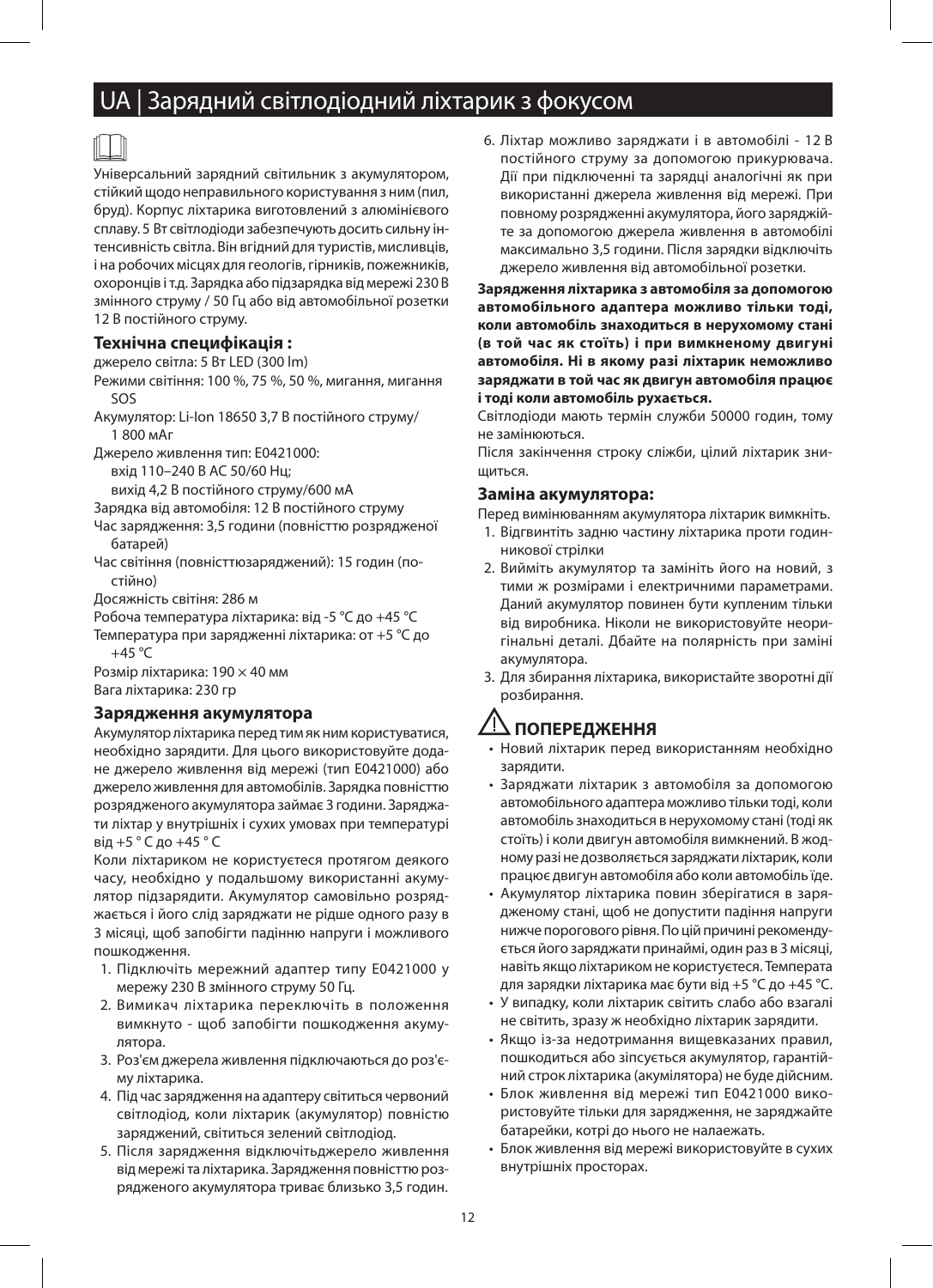- При заміні акумулятора дбайте на правильну полярність.
- Акумулятор не кидайте у вогонь, його не розбирайте та не робіть короткого замикання.
- Акумулятор після використання стає небезпечним відходом. Після користування ним, не викидайте його у сміття, але поверніть у місця для цього призначені – напр. в магазин, де ви цей ліхтарик купили.
- Після завершення терміну служби ліхтарика, його необхідно екологічним способом утилізувати.
- Якщо в ліхтарик потрапдяє вода, вийміть акумулятор і внутрішнє місце повністю висушіть, але в жобному разі тоді ліхтарик не використовуйте.
- Ліхтарик не призначений для користування особам, для котрих фізична, почуттєва чи розумова нездібність, чи не достаток досвіду та знань забороняє ним безпечно користуватися, якщо така особа не буде під доглядом, чи якщо не була проведена для неї інструктаж відносно користування споживачем відповідною особою, котра відповідає за її безпеч-

ність. Необхідно дивитися за дітьми, щоб вони з пристроєм не гралися.

### **Перелік упаковки:**

#### Ліхтарик

Джерело живлення від мережі тип E0421000

Джерело живлення від автомобіля

Акумулятор Li-Ion 18650 3,7 В постійного струму /1 800 мАг

Держак на 3× 1,5 В AAA (пальчикові)

Пластикова коробочка

Інструкція

Не викидуйте електричні пристрої як несорто-

вані комунальні відходи, користуйтесь місцями збору комунальних відходів. За актуальною ін-

формацією про місця збору звертайтесь до установ за місцем проживання. Якщо електричні присторої розміщені на місцях з відходами, то небезпечні речовини можуть проникати до підземних вод і дістатись до харчового обігу та пошкоджувати ваше здоров'я.

### | Lanterna LED încărcabilă cu focus

Lanterna universală reîncărcabilă cu acumulator este rezistentă la manipulare neglijentă (praf, murdărie). Corpul lanternei este din aluminiu. 5 W LED asigură o luminozitate suficient de puternică. Este potrivită pentru campare, vânători, și în mediu de lucru – pentru geologi, mineri, pompieri, serviciu de pază etc. Încărcarea, eventual reîncărcarea din rețeaua de alimentare de 230 V AC/50 Hz, sau din priza de mașină de 12 V DC.

### **Specificații tehnice :**

Sursa de lumină: 5 W LED (300 lm)

- Regimuri de luminare: 100 %, 75 %, 50 %, clipire, clipire SOS
- Acumulator: Li-Ion 18650 3,7 V DC/1 800 mAh

Sursa de alimentare tip E0421000:

intrare 110–240 V AC 50/60 Hz;

ieșire 4,2 V DC/600 mA

Încărcare din mașină: sursa de alimentare în mașină 12 V DC

Perioada de încărcare: 3,5 ore (element complet descărcat)

Perioada de luminare (complet încărcată): 15 ore (continuu)

Raza lanternei: 286 m

Temperatura de funcționare a lanternei: -5 °C la +45 °C Temperatura de încărcare a lanternei: +5 °C la +45 °C Dimensiunile lanternei: 190 × 40 mm Greutatea lanternei: 230 g

### **Încărcarea acumulatorului**

Încărcați acumulatorul lanternei înainte de prima utilizare. Folosiți sursa de alimentare de rețea alăturată (tip E0421000) sau sursa de alimentare de mașină. Încărcarea acumulatorului complet descărcat durează 3 ore. Încărcați lanterna în spații interioare uscate la temperatura între +5 °C și +45 °C.

Dacă lanterna nu este utilizată timp mai îndelungat, înainte de utilizare trebuie încărcat acumulatorul. Acumulatorul se descarcă spontan și trebuie reîncărcat cel puțin o dată la 3 luni, pentru a se preveni scăderea tensiunii și eventuala deteriorare a acestuia.

- 1. Conectați sursa de alimentare de rețea tip E0421000 la rețeaua de 230 V~/50 Hz.
- 2. Comutați întrerupătorul lămpii în poziția oprit evitați astfel distrugerea acumulatorului.
- 3. Conectorul sursei de alimentare îl introduceți în mufa de alimentare a lanternei.
- 4. În timpul încărcării pe sursa de alimentare luminează LED-ul roșu, dacă lanterna (acumulatorul) este complet încărcată, luminează LED-ul verde.
- 5. După încărcare deconectați sursa de alimentare de la lanternă. Încărcarea acumulatorului complet descărcat durează 3,5 ore.
- 6. Lanterna se poate încărca și în mașină 12 V DC prin priza de brichetă. Procedeul de conectare și încărcare este asemănător ca la folosirea sursei de alimentare de rețea. În cazul acumulatorului descărcat încărcați acumulatorul cu ajutorul sursei de mașină maxim 3,5 ore. După încărcare deconectați sursa de alimentare de la priza de mașină.

**Încărcarea lanternei din mașină cu ajutorul sursei de alimentare de mașină este posibilă doar atunci, când mașina nu se află în mișcare (când stă) și cu motorul mașinii oprit. Nu încărcați în niciun caz lanterna cu motorul mașinii pornit, nici când vehiculul se află în mișcare.** 

Sursele de lumină LED au o fiabilitate de 50 000 de ore, de aceea, nu se înlocuiesc.

După uzare lanterna se lichidează complet.

### **Înlocuirea acumulatorului:**

- Înainte de înlocuirea acumulatorului stingeți lanterna.
- 1. Deșurubați partea din spate a lanternei contra sensului acelor de ceasornic.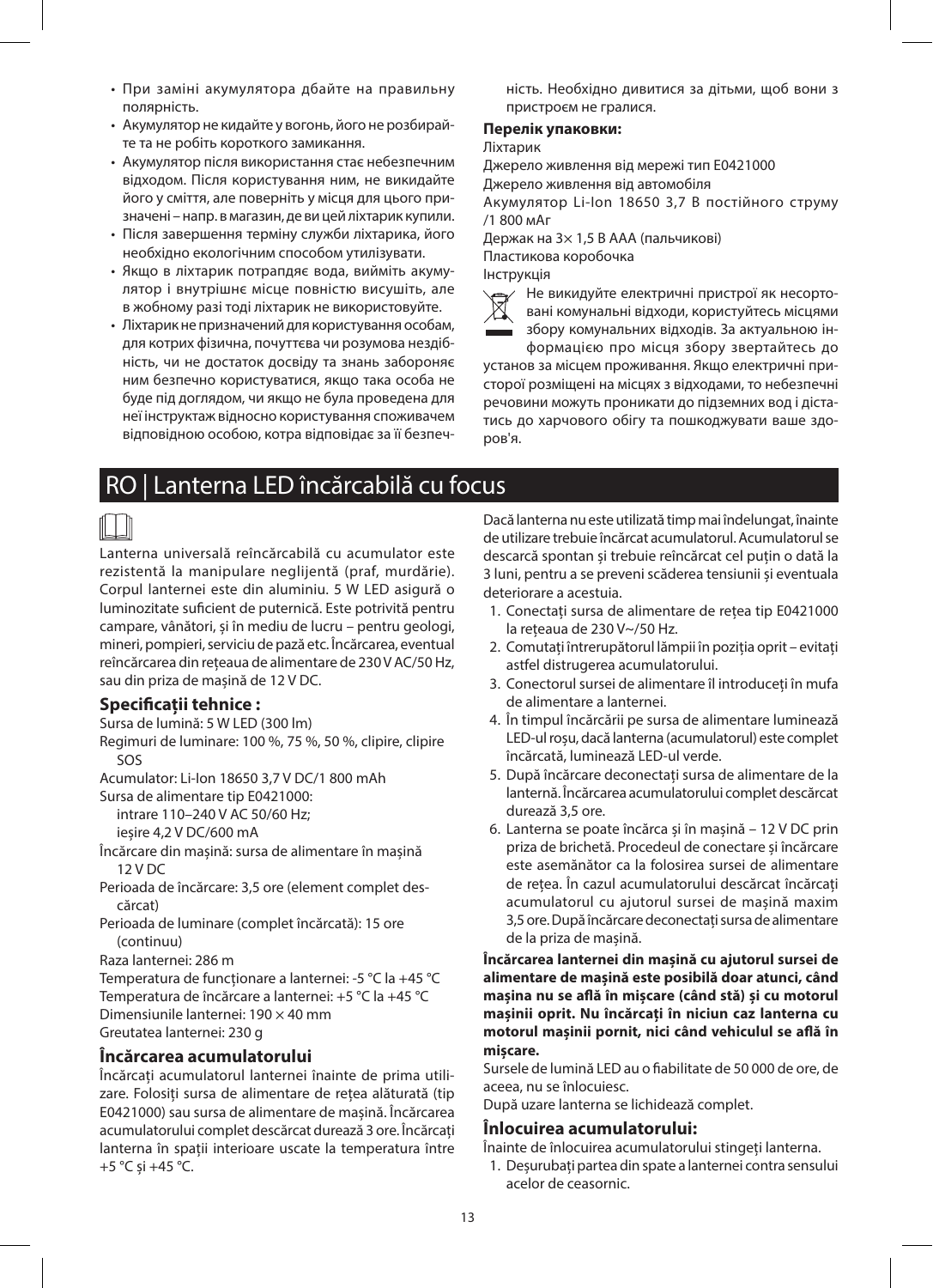- 2. Scoateți acumulatorul și înlocuiți-l cu unul nou de aceleași dimensiuni și parametri electrici. Acumulatorul respectiv trebuie procurat doar de la producător. Nu folosiți accesorii neoriginale. Atenție la polaritatea corectă la înlocuirea acumulatorului.
- 3. Pentru asamblarea lanternei procedați invers decât la demontare.

#### /I\  **AVERTIZARE**

- Lanterna nouă trebuie încărcată înainte de utilizare.
- Încărcarea lămpii din mașină cu ajutorul adaptorului de mașină se poate folosi numai atunci, când mașina nu se află în mișcare (când stă) și cu motorul mașinii oprit. Nu încărcați în niciun caz lanterna cu motorul mașinii pornit, nici când vehiculul se află în mișcare.
- Acumulatorul lanternei trebuie menținut în stare încărcată, pentru a nu se ajunge la scăderea tensiunii sub nivelul limită. Din acest motiv recomandăm încărcarea cel puțin o dată la 3 luni, chiar dacă nu utilizați lanterna. Temperatura de încărcare a lanternei +5 °C la +45 °C.
- În cazul în care lanterna nu luminează ori luminează slab, trebuie încărcată imediat.
- Dacă se ajunge la deteriorarea sau distrugerea acumulatorului datorită nerespectării regulilor de mai sus, nu va fi admisă reclamația de garanție a lanternei (acumulatorului).
- Sursa de alimentare de rețea tip E0421000 o folosiți doar pentru încărcarea lanternei, nu încărcați bateriile care nu sunt destinate acestui scop.
- Folosiți sursa de alimentare de rețea doar în spatii interioare uscate.
- La înlocuirea acumulatorului respectați polaritatea corectă.
- Nu aruncați acumulatorul în foc, nu-l dezmembrați sau scurtcircuitați.
- Acumulatorul uzat devine deșeu periculos. După scoaterea din uz nu-l aruncați la deșeuri comunale curente, predați-l la bazele de recepție – de ex. la magazinul în care ați cumpărat lanterna.
- După încetarea viabilității lanterna o lichidați complet în mod ecologic.
- Dacă în lanternă pătrunde apa, scoateți acumulatorul și uscați bine spațiul interior. În niciun caz nu folosiți lanterna.
- Lanterna nu este destinată utilizării de către persoane a căror capacitate fizică, senzorială sau mentală, ori experiența și cunoștințele insuficiente împiedică utilizarea ei în siguranță, dacă nu vor fi supravegheate sau dacă nu au fost instruite privind utilizarea aparatului de către persoana responsabilă de securitatea acestora. Asigurați ca lanterna să nu fie folosită de copii drept jucărie.

### **Conținutul pachetului:**

### Lanterna

Sursa de alimentare de rețea tip E0421000 Sursa de alimentare în mașină Acumulator Li-Ion 18650 3,7 V DC/1 800 mAh Suport pentru 3× 1,5 V AAA (micro creion) Cutie de plastic

Instrucțiuni

Nu aruncaţi consumatorii electrici la deșeuri comu-



nale nesortate, folosiţi bazele de recepţie a deșeurilor sortate. Pentru informaţii actuale privind ba-

zele de recepţie contactaţi organele locale. Dacă consumatorii electrici sunt depozitaţi la stocuri de deșeuri comunale, substanţele periculoase se pot infi ltra în apele subterane și pot să ajungă în lanțul alimentar, periclitând sănătatea și confortul dumneavoastră.

## Hkraunamas LED žibintas su fokusu

Universalus įkraunamas žibintas su akumuliatoriumi gali būti naudojamas sudėtingomis sąlygomis (atsparus dulkėms, purvui). Žibinto korpusas pagamintas iš aliuminio lydinio. 5 W LED užtikrina pakankamai didelį šviesos intensyvumą. Puikiai tinka naudoti gamtoje ir darbo aplinkoje – geologams, kalnakasiams, ugniagesiams, apsauginiams ir kt. Įkrovimas iš 230 V AC/50 Hz elektros tinklo arba 12 V DC automobilio lizdo.

### **Techninės specifikacijos:**

Šviesos šaltinis: 5 W LED (300 lm) Šviesos režimai: 100 %, 75 %, 50 %, mirksi, SOS mirksi Akumuliatorius: Li-Ion 18650 3,7 V DC / 1 800 mAh Maitinimo adapterio E0421000 tipo: įėjimas 110–240 V AC 50/60 Hz,

- išėjimas 4,2 V DC / 600 mA
- Įkrovimas iš automobilinio: automobilio adapteris 12 V DC

Įkrovimo laikas: 3,5 valandos (visiškai iškrautas) Švietimo trukmė (visiškai įkrautas): 15 val. (nuolatinė) Šviesos diapazonas: 286 m Žibinto darbinė temperatūra: nuo –5 °C iki +45 °C

Įkrovimo temperatūra: nuo –5 °C iki + 45 °C Žibinto dydis: 190 × 40 mm Žibinto svoris: 230 g

### **Akumuliatoriaus įkrovimas**

Žibinto akumuliatorius turi būti įkrautas prieš naudojant pirmą kartą. Naudoti pridedamą tinklo adapterį (E0421000 tipo) arba automobilio adapterį. Visiškai išeikvotas akumuliatorius įkraunamas per 3 valandas. Įkraukite žibintą sausose patalpose, esant temperatūrai nuo + 5 °C iki + 45 °C. Jei žibintas nenaudojamas ilgesnį laiką, būtinai vėl įkraukite akumuliatorių, norėdami jį vėl naudoti. Žibinto akumuliatorius turi būti įkraunamas bent kartą per 3 mėnesius, siekiant užkirsti kelią įtampos kritimui žemiau numatytos ribos, kai akumuliatorius negali būti naudojamas.

- 1. Prijunkite maitinimo adapterį (tipas E0421000) prie 230 V ~, 50 Hz tinklo.
- 2. Nustatykite jungiklį į padėtį "išjungtas", nes tai padės išvengti akumuliatoriaus pažeidimo ar sugadinimo.
- 3. Prijunkite tinklo maitinimo adapterį prie žibinto maitinimo jungiklio.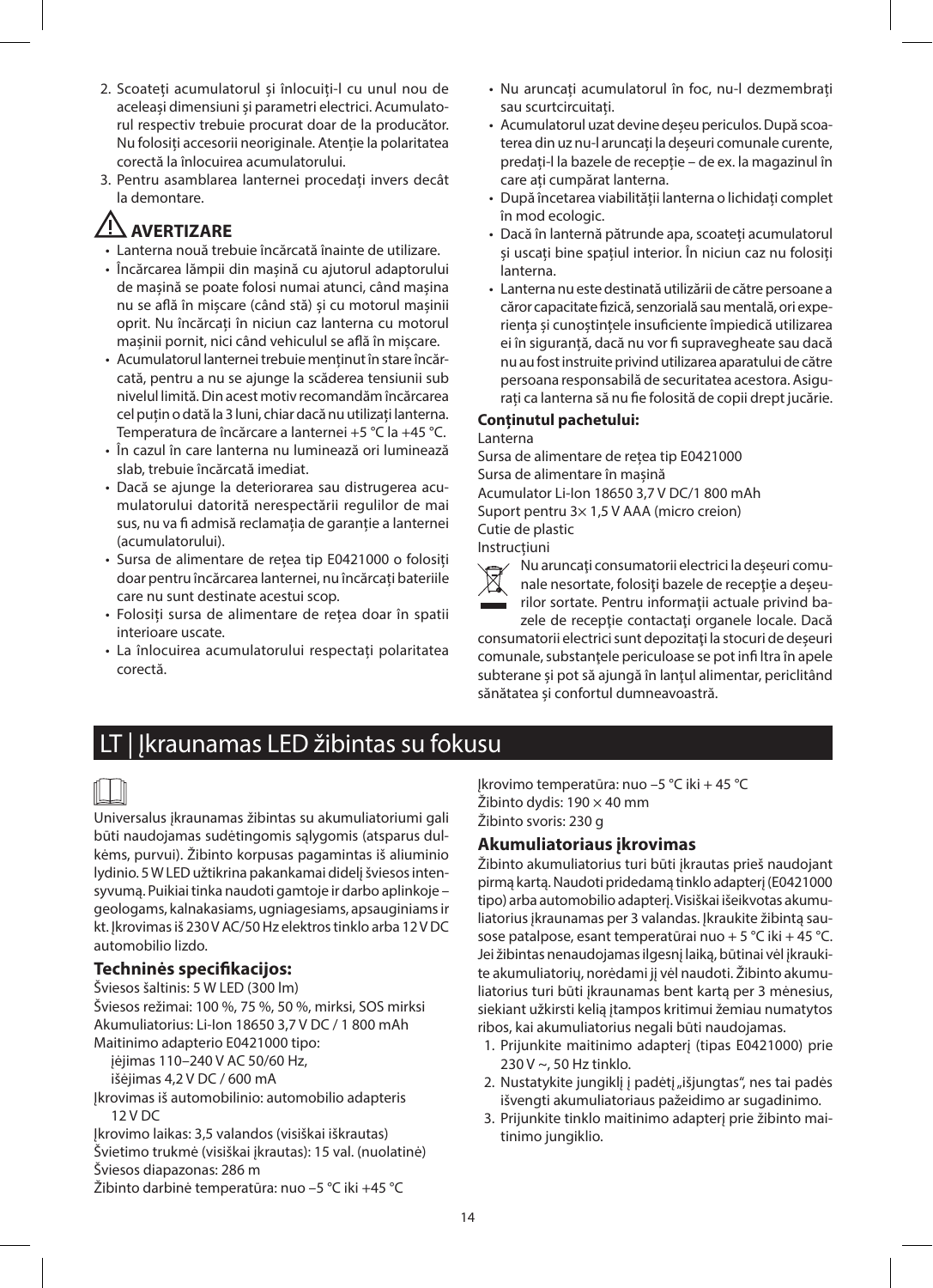- 4. Švies raudona LED lemputė, kol žibintas kraunamas. Akumuliatoriui visiškai įsikrovus, LED lemputė švies žaliai.
- 5. Išjunkite maitinimo adapterį iš žibinto ir elektros tinklo. Visiškai išsikrovusį akumuliatorių reikia krauti apie 3,5 valandas.
- 6. Žibintas taip pat gali būti įkraunamas automobilyje per žiebtuvėlio lizdą 12 V DC. Prijungimo ir įkrovimo procedūra yra tokia pati, kaip ir naudojant tinklo adapterį. Jei akumuliatorius yra visiškai išsikrovęs, įkraukite jį naudodami automobilio adapterį ne ilgiau kaip 3,5 valandas. Po įkrovimo išjunkite adapterį iš automobilio lizdo.

**Žibintas gali būti įkraunamas naudojant automobilio adapterį tik tada, kai transporto priemonė stovi ir variklis yra išjungtas. Jokiu būdu negalima žibinto įkrauti, kai automobilio variklis veikia ar automobilis važiuoja.** LED šviesos šaltiniai tarnauja 50 000 valandų ir nėra keičiami.

Visas žibintas gali būti išmestas pabaigus jį naudoti.

#### **Akumuliatoriaus pakeitimas:**

Prieš keisdami akumuliatorių, išjunkite žibintą.

- 1. Nuimkite žibinto galinę dalį, pasukdami jį prieš laikrodžio rodyklę.
- 2. Išimkite akumuliatoriaus paketą ir pakeiskite jį tokių pačių matmenų ir elektrinių parametrų nauju akumuliatoriumi. Naujas akumuliatorius turėtų būti įsigytas tik iš gamintojo. Niekada nenaudokite neoriginalių dalių. Įsitikinkite, kad keičiant akumuliatorių teisingai įvertinote poliškumą.
- 3. Surinkite žibintą atvirkštine išmontavimo tvarka.

### **PERSPĖJIMAS**

- Naujas žibintas pirmiausia turi būti įkrautas prieš naudojimą.
- Žibintas gali būti įkraunamas naudojant automobilio adapterį tik tada, kai transporto priemonė stovi ir variklis yra išjungtas. Jokiu būdu negalima žibinto įkrauti, kai automobilio variklis veikia ar automobilis važiuoja.
- Žibinto akumuliatorius turi būti laikomas įkrautas, siekiant užkirsti kelią įtampos kritimui žemiau numatytos ribos. Todėl yra rekomenduojama įkrauti žibintą ne rečiau kaip kartą per 3 mėnesius, net kai jis nenaudojamas. Žibinto įkrovimo temperatūra nuo +5 °C iki +45 °C.
- Jei žibintas nešviečia ar šviečia silpnai, nedelsiant jį įkraukite.
- Jei akumuliatorius sugadintas ar sunaikintas dėl minėtų taisyklių nesilaikymo, skundai per garantinį laikotarpį dėl žibinto (akumuliatoriaus) nebus tenkinami.
- Žibinto įkrovimui naudokite tik tinklo adapterį E0421000 tipo; nenaudokite įkrovimui baterijų, neskirtų šiam tikslui.
- Naudokite AC adapterį tik sausose patalpose.
- Įsitikinkite, kad keičiant akumuliatorių teisingai įvertinote poliškumą.
- Nemeskite akumuliatoriaus į ugnį, neardykite jo ir nesukelkite trumpojo jungimo.
- Po išeikvojimo akumuliatorius tampa pavojingomis atliekomis. Po išeikvojimo neišmeskite akumuliatoriaus į buitinėms atliekoms skirtus konteinerius. Pristatykite akumuliatorių į specialias surinkimo vietas, pvz., į parduotuvę, kur buvo pirktas žibintas.
- Visas žibintas turi būti ekologiškai sunaikintas, pasibaigus jo tarnavimo laikui.
- Jei į žibinto vidų patektų vandens, išimkite akumuliatorių ir kruopščiai išdžiovinkite žibinto vidų. Jokiu būdu nenaudokite žibinto.
- Žibintas nėra skirtas naudoti asmenims, turintiems fizinę, jutiminę arba protinę negalią, taip pat neturintiems patirties ir žinių, kurios reikalingos saugiam naudojimui, nebent už tokių asmenų saugumą atsakingas asmuo juos prižiūri arba nurodo, kaip naudotis žibintu. Vaikams neturėtų būti leidžiama žaisti su žibintu.

### **Pakuotė:**

#### Žibintas

Elektros energijos adapteris E0421000 tipo Automobilio adapteris Akumuliatorius Li-Ion 18650 3,7 V DC / 1 800 mAh Laikiklis, skirtas 3 x 1,5 V AAA Plastikinė dėžutė Naudojimo instrukcija

Nemeskite kartu su buitinėmis atliekomis. Pristatykite į specialius rūšiuojamoms atliekoms skirtus

surinkimo punktus. Susisiekite su vietinėmis val-

džios institucijomis, kad šios suteiktų informaciją apie surinkimo punktus. Jei elektroniniai prietaisai yra išmetami atliekų užkasimo vietose, kenksmingos medžiagos gali patekti į gruntinius vandenis, o paskui ir į maisto grandinę, ir tokiu būdu pakenkti žmonių sveikatai.

### LV | Uzlādējams LED lukturis ar fokusu

Universāls uzlādējams lukturis ar akumulatoru, noturīgs pret sliktiem apstākļiem (putekļiem, dubļiem). Luktura korpuss ir izgatavots no alumīnija sakausējuma. 5 W LED nodrošina pietiekami augstu gaismas intensitāti. Piemērots cilvēkiem, kuri daudz laika pavada ārā, mežsargiem un darba videi – ģeologiem, kalnračiem, ugunsdzēsējiem, sargiem u. c. Uzlāde no 230 V/50 Hz maiņstrāvas elektrotīkla vai automobila akumulatora, 12 V līdzstrāva.

### **Tehniskā specifikācija:**

Gaismas avots: 5 W LED (300 lm) Gaismas režīmi: 100 %, 75 %, 50 %, mirgojošs, SOS mirgojošs

- Akumulators: litija jonu 18650, 3,7 V līdzstrāva/ 1 800 mAh
- Strāvas adapters E0421000: ievade 110–240 V 50/60 Hz maiņstrāva; izvade 4,2 V līdzstrāva/600 mA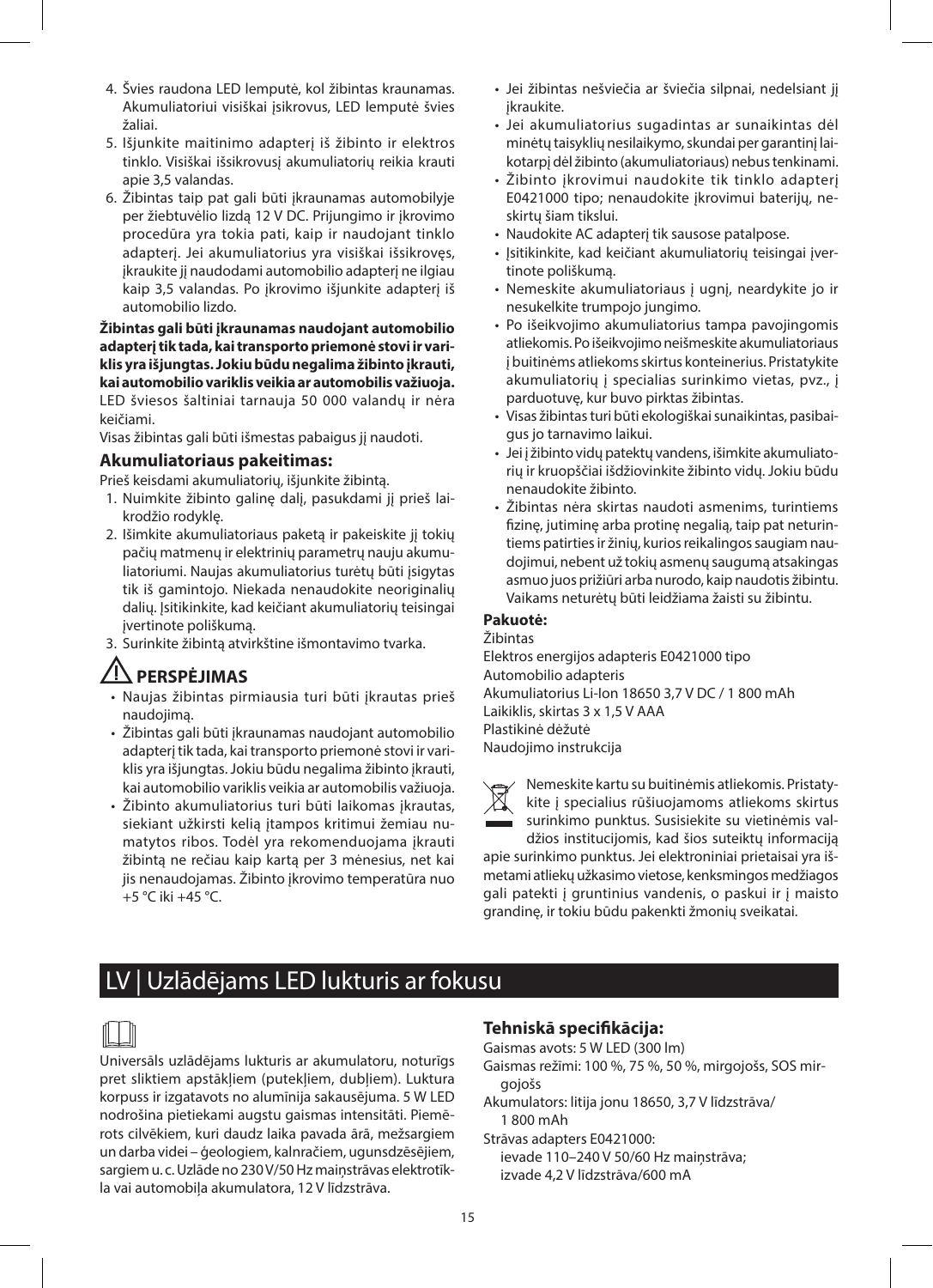Uzlāde no automobiļa: automobiļa adapters, 12 V līdzstrāva

Uzlādes laiks: trīs stundas (pilnībā izlādēts akumulators) Gaismas ilgums (pilnībā uzlādēts): 15 h (nepārtraukti) Gaismas diapazons: 286 m

Luktura lietošanas temperatūra: -5 līdz +45 °C Luktura uzlādes temperatūra: +5 līdz +45 °C Luktura izmērs: 190 × 40 mm Luktura svars: 230 g

### **Akumulatora uzlāde**

Pirms pirmās lietošanas reizes lukturis ir jāuzlādē. Uzlādējiet ar pievienoto tīkla adapteru (E0421000) vai automobiļa adapteru. Pilnībā izlādēta akumulatora uzlādei ir nepieciešamas trīs stundas. Uzlādējiet lukturi sausā vietā iekštelpās +5 līdz +45 °C temperatūrā.

Ja lukturis netiek lietots ilgāku laiku, pirms lietošanas akumulators ir jāuzlādē. Akumulators izlādējas un tas ir jāuzlādē vismaz reizi trijos mēnešos, lai novērstu tā sprieguma pazemināšanos un lai tas nekļūtu nelietojams.

- 1. Pievienojiet strāvas adapteru (E0421000) pie 230 V~ 50 Hz tīkla.
- 2. Pagrieziet luktura slēdzi pozīcijā Off (Izslēgts) tas nepieļauj akumulatora bojājumus.
- 3. Pievienojiet tīkla strāvas adapteru luktura strāvas savienotājam.
- 4. Luktura uzlādes laikā uz strāvas adaptera būs iedegts sarkans LED indikators. Kad akumulators ir pilnībā uzlādēts, LED indikators kļūst zaļš.
- 5. Pēc uzlādes atvienojiet strāvas adapteru no luktura un elektrotīkla. Pilnībā izlādējies akumulators tiek uzlādēts aptuveni 3,5 stundās.
- 6. Lukturi var uzlādēt arī automobilī ar 12 V līdzstrāvu no cigarešu aizdedzinātāja rozetes. Savienošanas un uzlādes procedūra ir līdzīga kā izmantojot tīkla adapteru. Ja akumulators ir pilnībā izlādējies, uzlādējiet to, izmantojot automobiļa adapteru, ne ilgāk kā 3,5 stundas. Pēc uzlādes atvienojiet adapteru no automobila akumulatora.

### **Lukturi var uzlādēt ar automobiļa adaptera starpniecību tikai tad, ja transportlīdzeklis neatrodas kustībā un tam ir izslēgts dzinējs. Nekādā gadījumā neuzlādējiet lukturi, ja automobiļa dzinējs darbojas vai automobilis atrodas kustībā.**

LED lampiņas kalpo 50 000 stundas un tās nav nomaināmas. Pēc izdegšanas lukturis ir jāutilizē.

### **Akumulatora nomaiņa**

Pirms akumulatora nomainīšanas izslēdziet lukturi.

- 1. Noņemiet luktura aizmugurējo daļu, pagriežot to pretēji pulksteņrādītāju kustības virzienam.
- 2. Izņemiet akumulatoru un aizstājiet to ar citu tāda paša izmēra un elektrisko parametru akumulatoru. Jaunais akumulators jāiegādājas tikai no ražotāja. Izmantojiet tikai oriģinālās detaļas. Akumulatora nomaiņas laikā ievērojiet pareizu polaritāti.
- 3. Salieciet lukturi atpakaļ pretēji izjaukšanas secībai.

### **BRĪDINĀJUMS!**

- Pēc iegādes lukturis jāuzlādē pirms pirmās lietošanas reizes.
- Lukturi var uzlādēt ar automobiļa adaptera starpniecību tikai tad, ja transportlīdzeklis neatrodas kustībā un tam ir izslēgts dzinējs. Nekādā gadījumā neuzlādējiet lukturi, ja automobiļa dzinējs darbojas vai automobilis atrodas kustībā.
- Luktura akumulatoram jābūt uzlādētam, lai nepieļautu, ka spriegums kļūst zemāks par pieļaujamo līmeni. Tāpēc ir ieteicams uzlādēt lukturi vismaz reizi trijos mēnešos arī tad, ja tas netiek lietots. Luktura uzlādes temperatūra: +5 līdz +45 °C.
- Ja lukturis nespīd vai spīd vāji, nekavējoties uzlādējiet to.
- Ja akumulators ir bojāts vai iznīcināts iepriekšminēto noteikumu neievērošanas dēļ, uz to neattiecas luktura (akumulatora) garantija.
- Izmantojiet strāvas adapteru E0421000 tikai luktura uzlādei; neuzlādējiet akumulatorus, kas tam nav paredzēti.
- Izmantojiet maiņstrāvas adapteru tikai sausā vietā iekštelpās.
- Akumulatora nomaiņas laikā ievērojiet pareizu polaritāti.
- Nemetiet akumulatoru ugunī, neizjauciet un nepakļaujiet to īsslēgumam.
- Tukšs akumulators ir bīstams atkritums. Neizmetiet nolietoto akumulatoru sadzīves atkritumos. Nododiet akumulatoru pieņemšanas punktā, piemēram, veikalā, kurā iegādājāties lukturi.
- Pēc kalpošanas laika beigām lukturis ekoloģiski jāutilizē.
- Ja luktura iekšpusē iekļūst ūdens, izņemiet akumulatoru un rūpīgi izžāvējiet luktura iekšpusi. Nekādā gadījumā neizmantojiet lukturi.
- Lukturis nav paredzēts izmantošanai personām, kuru fiziskā, uztveres vai garīgā nespēja vai pieredzes un zināšanu trūkums neļauj to droši lietot, ja vien šīs personas neuzrauga vai norādījumus par ierīces lietošanu tām nesniedz par viņu drošību atbildīgā persona. Bērni nedrīkst spēlēties ar lukturi.

### **Komplektācija**

Lukturis Strāvas adapters E0421000 Automobiļa adapters Litija jonu akumulators 18650, 3,7 V līdzstrāva/1 800 mAh Turētājs trijām 1,5 V AAA Plastmasas kaste Lietošanas instrukcija

Neizmetiet kopā ar sadzīves atkritumiem. Šim nolūkam izmantojiet īpašus atkritumu šķirošanas un savākšanas punktus. Lai gūtu informāciju par šādiem savākšanas punktiem, sazinieties ar vietējo

pašvaldību. Ja elektroniskās ierīces tiek likvidētas izgāztuvē, bīstamas vielas var nonākt pazemes ūdeņos un tālāk arī barības ķēdē, kur tās var ietekmēt cilvēka veselību.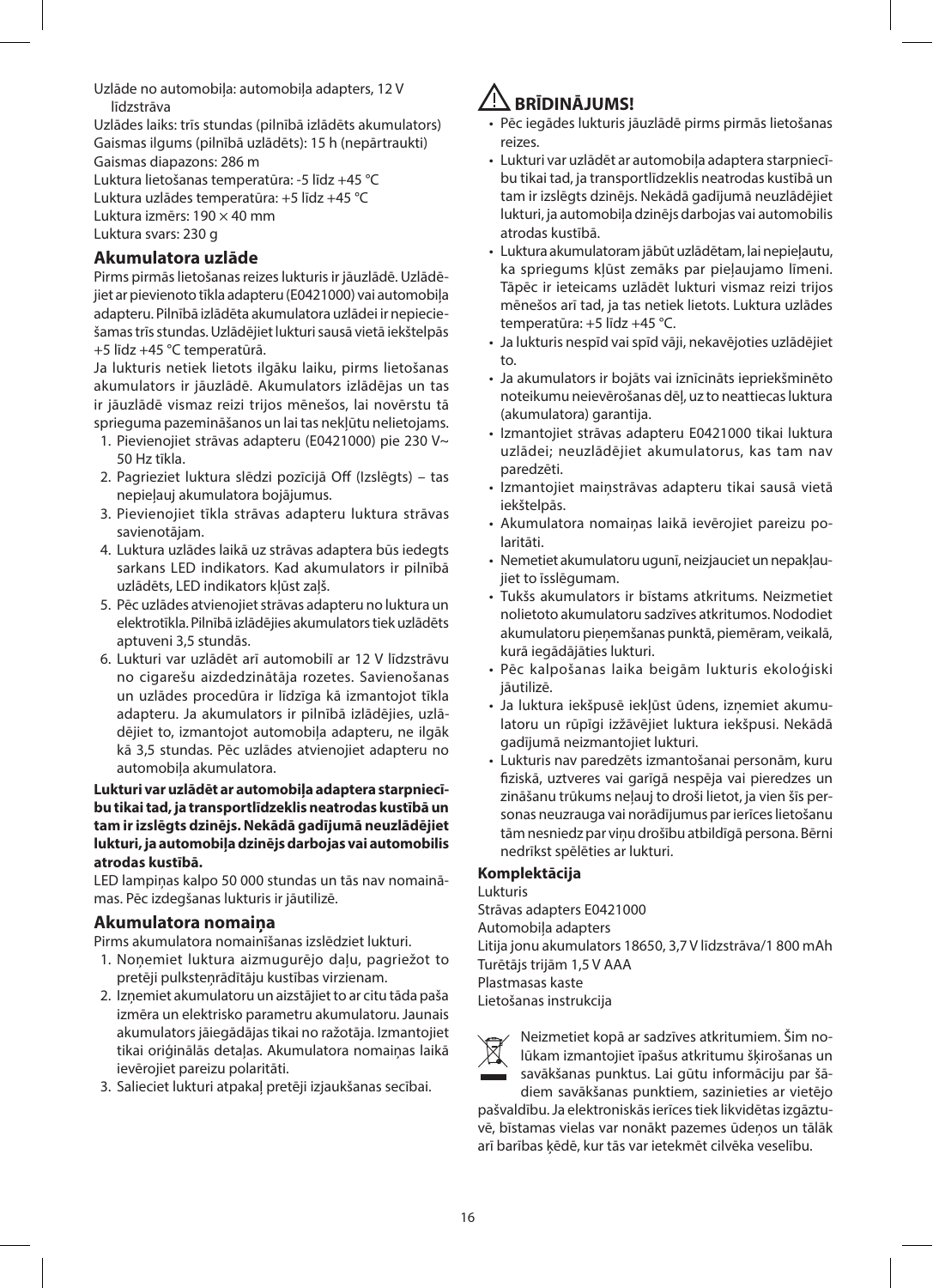### Laetav LED fookusega taskulamp

Universaalne laetav akuga taskulamp talub karme tingimusi (tolm, mustus). Taskulambi korpus on tehtud alumiiniumisulamist. 5 W LED tagab vajaliku valgustugevuse. Täiuslik välitööde tegijatele, karjapidajatele ja nõudlkes tingimustes töötajatele – geoloogid, kaevurid, tuletõrjujad, valvurid, jne. Laetav 230 V vahelduvpingega 50 Hz elektrivõrgust või 12 V alalispingega autopistmikust.

### **Tehnilised andmed:**

Valgusallikas: 5 W LED (300 lm)

Valgusrežiimid: 100%, 75%, 50%, vilkuv, vilkuv SOS-märguanne

Aku: Li-Ion 18650 3,7 V alalispinge / 1800 mAh Toiteadapter: E0421000:

sisend 110–240 V vahelduvpinge 50/60 Hz; väljund 4,2 V alalispinge / 1000 mA

Laadimine autos: autoadapter 12 V alalispinge jaoks Laadimisaeg: 3,5 tundi (täiesti tühja aku puhul) Valguse kestus (täislaetud akuga): 15 tundi (järjest) Valgusraadius: 286 m

Taskulambi töötemperatuur: -5 °C kuni +45 °C Taskulambi laadimistemperatuur: +5 °C kuni +45 °C Taskulambi suurus: 190 × 40 mm Taskulambi kaal: 230 g

### **Aku laadimine**

Enne esmakordset kasutamist tuleb taskulambi akut laadida. Kasutage selleks kaasasolevat võrguadapterit (tüüp: E0421000) või autoadapterit. Täiesti tühja aku laadimisele kulub umbes 3 tundi. Laadige taskulampi kuivas siseruumis temperatuuril +5 °C kuni +45 °C.

Kui lampi pikemat aega ei kasutata, on vaja akut enne uuesti kasutamist laadida. Aku tühjeneb ise ja seda tuleb laadida vähemalt kord iga kolme kuu tagant, et selle pinge ei langeks ja see ei muutuks kasutamiskõlbmatuks.

- 1. Ühendage E0421000-tüüpi adapter 230 V vahelduvpingega 50 Hz elektrivõrku.
- 2. Keerake taskulambi lüliti asendisse "OFF" (VÄLJAS) nii väldite aku kahjustumist või hävimist.
- 3. Ühendage võrguadapter taskulambi toitepistmikku.
- 4. Taskulambi laadimise ajal põleb toiteadapteril punane LED-tuli. Kui aku on täis laetud, süttib LED-näidikus roheline tuli.
- 5. Pärast laadimist ühendage toiteadapter taskulambi küljest ja vooluvõrgust lahti. Täiesti tühja aku laadimisele kulub umbes 3,5 tundi.
- 6. Taskulampi saab laadida ka autos 12 V alalispingega sigaretisüütlipesas. Pistiku ühendamine ja laadimine toimub sarnaselt toiteadapteriga laadimisele. Juhul kui aku on täiesti tühi, laadige seda autoadapteriga kuni 3,5 tundi. Pärast laadimist ühendage adapter autopistmikust lahti.

**Taskulampi tohib autoadapteriga laadida ainult siis kui sõiduk seisab ja mootor ei tööta. Ärge mitte mingil juhul laadige taskulampi siis, kui auto mootor töötab või auto liigub.**

LED valgusallikate kasutusiga on 50 000 töötundi ja seega ei saa neid asendada.

Pärast selle aja möödumist tohib taskulambi tervikuna ära visata.

### **Aku vahetamine**

Enne aku vahetamist lülitage taskulamp välja..

- 1. Eemaldage taskulambi tagumine osa, keerates seda vastupäeva.
- 2. Eemaldage akupakett ja asendage see uuega, mille mõõdud ja elektrilised parameetrid ühtivad vanaga. Kasutada tohib üksnes tootjalt ostetud akut. Ärge kunagi kasutage mitteoriginaalseid varuosi. Akut vahetades jälgige õiget polaarsust.
- 3. Pange latern kokku lahtivõtmisele vastupidises järjekorras.

### **HOIATUS!**

- Uut taskulampi tuleb enne esimest kasutuskorda laadida.
- Taskulampi tohib autoadapteriga laadida ainult siis kui sõiduk seisab ja mootor ei tööta. Ärge mitte mingil juhul laadige taskulampi siis, kui auto mootor töötab või auto liigub.
- Taskulambi aku peab olema kogu aeg laetud, et pinge ei langeks alla piirväärtust. Seetõttu on soovitatav taskulampi laadida vähemalt kord kolme kuu jooksul ka siis, kui see ei ole kasutusel. Lambi laadimise temperatuur +5...+45 °C.
- Juhul kui taskulamp ei helendu või kui valgus on nõrk, siis tuleb seda kohe laadida.
- Juhul kui eespool kirjeldatud reeglite eiramise tõttu saab aku kahjustada või hävib, siis garantiiperioodil taskulambi (aku) kohta esitatud kahjunõudeid ei arvestata.
- Kasutage E0421000-tüüpi toiteadapterit ainult antud taskulambi laadimiseks; ärge laadige sellega mistahes muid akusid.
- Kasutage vahelduvpinge toiteadapterit ainult kuivades sisetingimustes.
- Akut vahetades jälgige õiget polaarsust.
- Ärge visake akut tulle, võtke seda osadeks ega laske sellel lühisesse minna.
- Kui aku on tühjenenud, siis muutub see ohtlikuks jäätmeks. Tühjenenud akut ei tohi visata olemprügisse. Viige aku kogumispunkti, nt kauplusesse, kust taskulamp osteti.
- Pärast kasutusea lõppu tuleb taskulamp keskkonnasäästlikult kõrvaldada.
- Juhul kui taskulambi sisse satub vett, eemaldage aku ja kuivatage taskulambi sisemust põhjalikult. Ärge mitte mingil juhul taskulampi kasutage.
- Taskulampi ei tohi kasutada isikud (sh lapsed), kellel on füüsilised, meeleoorganite või vaimsed puuded, või isikud, kellel puuduvad piisavad kogemused ja teadmised, et seadet ohutult kasutada, välja arvatud juhul kui see toimub järelevalve all või nende turvalisuse eest vastutav isik on neid ohututest tingimustest teavitanud. Ärge lubage lastel lambiga mängida.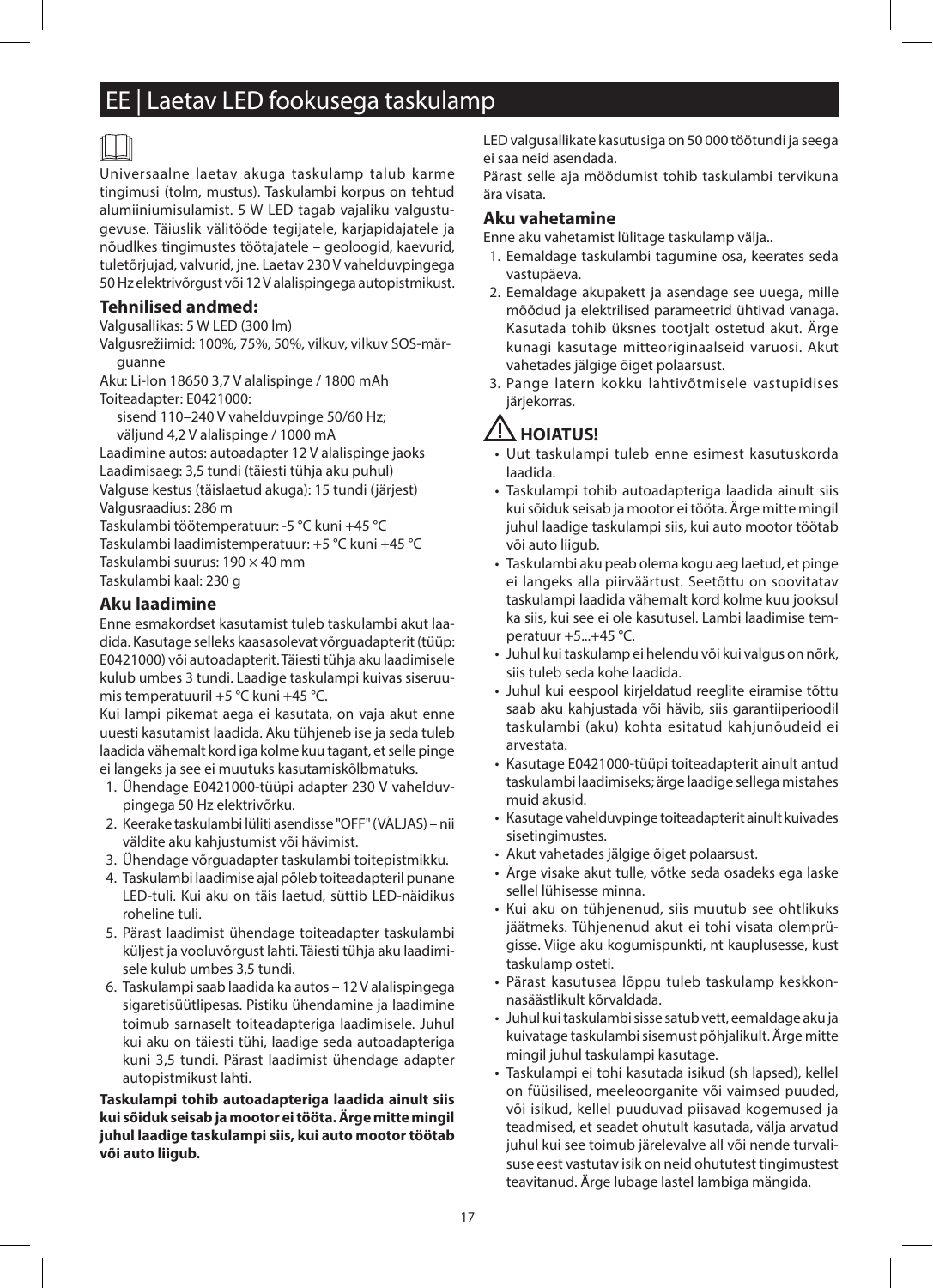### **Komplekti kuuluvad:**

Taskulamp Toiteadapter: E0421000 Autoadapter Aku: Li-Ion 18650 3,7 V alalispinge / 1800 mAh Lahter kolme 1,5 V AAA patarei jaoks Plastkarp Kasutusjuhend



Ärge visake ära koos olmejäätmetega. Kasutage spetsiaalseid sorteeritud jäätmete kogumispunkte. Teavet kogumispunktide kohta saate kohalikult

omavalitsuselt. Elektroonikaseadmete prügimäele viskamisel võivad ohtlikud ained pääseda põhjavette ja seejärel toiduahelasse ning mõjutada nii inimeste tervist.

### BG | Акумулаторно светодиодно фенерче с фокусиране



Универсално акумулаторно фенерче за работа в тежки условия (прах, замърсявания). Корпусът на фенерчето е изработен от алуминиева сплав. Светодиод 5 W осигурява достатъчно голям светлинен поток. Много подходящо за работещи на открито, пазачи на дивеч и други професии – геолози, миньори, пожарникари, пазачи и др. Зареждане и дозареждане от променливотокова мрежа 230 V~ / 50 Hz или от автомобилно гнездо 12 V=.

### **Технически характеристики:**

Светлинен източник: Светодиод 5 W (300 lm) Режими на работа: 100 %, 75 %, 50 %, мигащ, SOS Акумулатор: литиево-йонен 18650 – 3,7 V= / 1800 mAh Захранващ адаптер тип E0421000:

входно напрежение 110–240 V~, 50/60 Hz; изходно напрежение 4,2 V= / 1000 mA

Зареждане от автомобил: автомобилен адаптер 12 V=

Време за зареждане: 3,5 часа (от напълно разредено състояние)

Продължителност на светене (от напълно заредено състояние): 15 часа (непрекъснато)

Разстояние на осветяване: 286 m

Околна температура при използване на фенерчето: от –5 °C до +45 °C

Околна температура при зареждане на фенерчето: от +5 °C до +45 °C

Размери на фенерчето: 190 mm × 40 mm Тегло на фенерчето: 230 g

### **Зареждане на акумулатора**

Акумулаторът на фенерчето трябва да се зареди преди първоначалната употреба. Използвайте един от включените в комплекта адаптери – мрежов (тип E0421000) или автомобилен. От напълно разредено състояние акумулаторната батерия се зарежда за 3 часа. Фенерчето трябва да се зарежда в сухи, закрити помещения, при температура от +5 °C до +45 °C.

Ако фенерчето не е работило дълго време, акумулаторът трябва да се зареди преди да може да се използва. Акумулаторът се саморазрежда и трябва да се дозарежда най-малко веднъж на всеки 3 месеца, за да се предотврати прекомерното спадане на напрежението и рискът акумулаторът да стане неизползваем.

- 1. Включете захранващия адаптер тип E0421000 към мрежата 230 V~, 50 Hz.
- 2. Установете превключвателя на фенерчето в изключено положение – така акумулаторът се предпазва от повреждане/разрушаване.
- 3. Свържете мрежовия захранващ адаптер към гнездото на фенерчето.
- 4. Докато фенерчето се зарежда, на захранващия адаптер свети червен светодиод. Когато акумулаторът се зареди напълно, светодиодът започва да свети със зелен цвят.
- 5. След приключване на зареждането изключете захранващия адаптер от фенерчето и от електрическата мрежа. От напълно разредено състояние акумулаторната батерия се зарежда за около 3,5 часа.
- 6. Фенерчето може да се зарежда и в автомобил напрежение 12 V= от гнездото на запалката. Процедурата за включване и зареждане е аналогична на тази с мрежовия захранващ адаптер. Ако акумулаторът е напълно разреден, заредете го с автомобилния адаптер в продължение на не повече от 3,5 часа. След приключване на зареждането изключете адаптера от гнездото на автомобила.

**Фенерчето може да се зарежда с автомобилния адаптер само при неподвижен автомобил с изключен двигател. В никакъв случай не зареждайте фенерчето при работещ двигател или когато автомобилът се движи.**

Светодиодните източници на светлина имат 50 000 часа срок на експлоатация и поради това не могат да се подменят.

След изтичане на този период фенерчето може да се изхвърли.

#### **Смяна на акумулатора**

Преди да пристъпите към смяна на акумулатора, изключете фенерчето.

- 1. Отворете задната част на фенерчето, като я въртите обратно на часовниковата стрелка.
- 2. Извадете акумулаторната батерия и я заменете с нова, която има същите размери и електрически параметри. Новият акумулатор трябва да се закупи от производителя. Не използвайте неоригинални части. При смяна на акумулатора внимавайте за правилната полярност на свързване.
- 3. Сглобете фенерчето като извършите в обратен ред процедурата за разглобяване.

## **HOIATUS!**

• Новозакупеното фенерче трябва да се зареди преди първото използване. Фенерчето може да се зарежда с автомобилния адаптер само при неподвижен автомобил с изключен двигател. В никакъв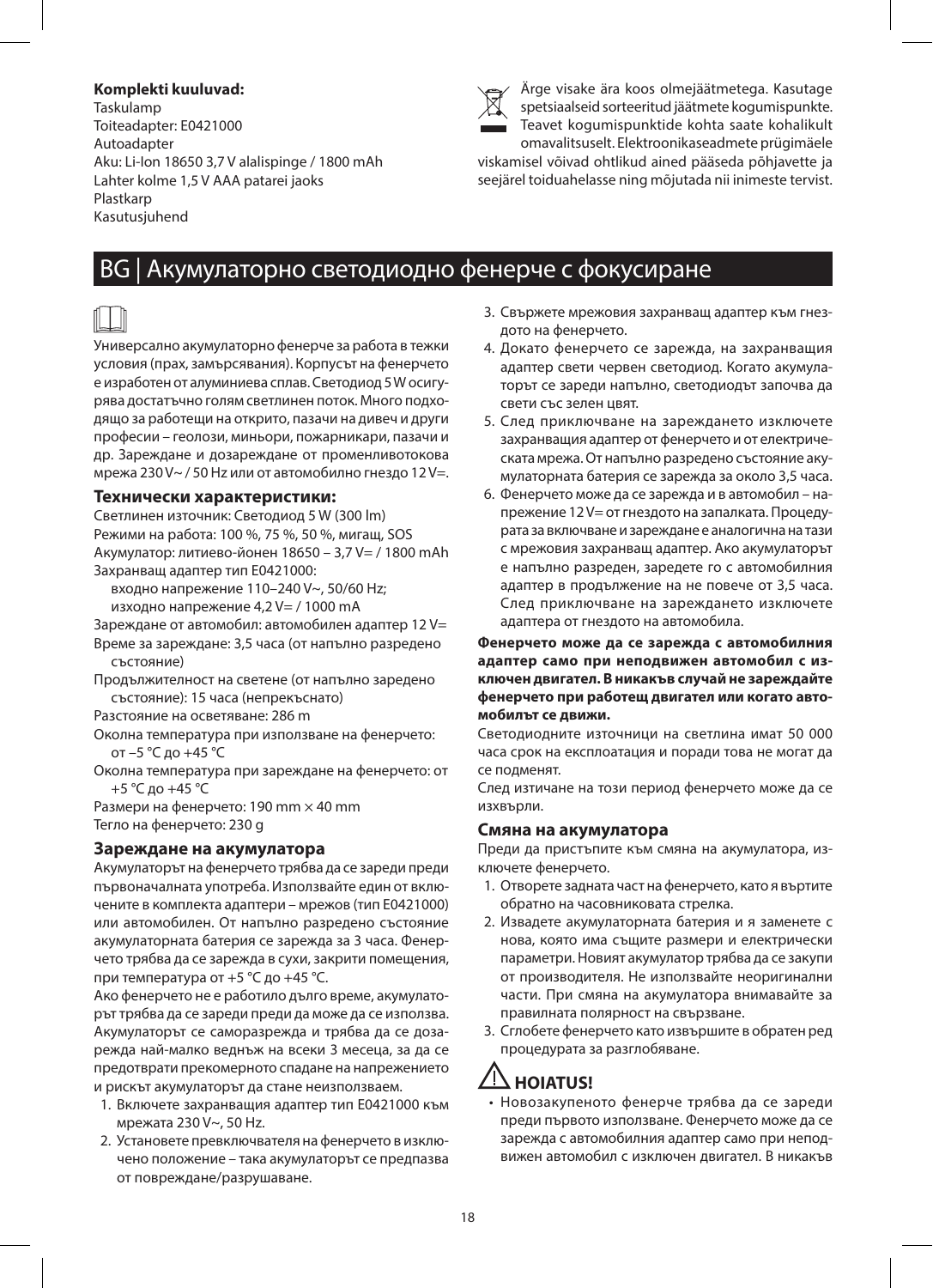случай не зареждайте фенерчето при работещ двигател или когато автомобилът се движи.

- Фенерчето трябва да се съхранява със зареден акумулатор, за да се предотврати спадане на напрежението под допустимата стойност. Поради това се препоръчва да дозареждате фенерчето най-малко веднъж на всеки 3 месеца, дори когато не го използвате. При зареждане на фенерчето околната температура трябва да е между +5 °C и +45 °C.
- Ако фенерчето не свети или светлината е слаба, заредете веднага акумулатора.
- Ако акумулаторът се повреди или разруши поради неспазване на посочените по-горе правила, подадените през гаранционния период оплаквания относно фенерчето (акумулатора) няма да се считат за основателни.
- Използвайте мрежовия захранващ адаптер тип E0421000 само за зареждане на фенерчето; не зареждайте с него батерии, които не са предназначени за това.
- Използвайте мрежовия захранващ адаптер само в сухи затворени помещения.
- При смяна на акумулатора внимавайте за правилната полярност на свързване.
- Не изгаряйте акумулатора, не го разглобявайте и не свързвайте клемите му накъсо.
- След излизане от употреба акумулаторът става опасен отпадък. След като престанете да използвате акумулатора, не го изхвърляйте с общите отпадъци. Предайте акумулатора в специализиран приемен пункт, например в магазина от който е закупено фенерчето.
- След излизане от употреба цялото фенерче трябва да се изхвърли по екологично приемлив начин.
- Ако във вътрешността на фенерчето попадне вода, извадете акумулатора и подсушете добре фенерчето. В никакъв случай не използвайте фенерчето.
- Фенерчето не е предназначено за използване от лица, при които ограничените физически, сетивни или умствени способности или липсата на опит и знания не гарантират осигуряване на безопасност, освен когато те са наблюдавани или ръководени от лице, отговарящо за тяхната безопасност. Не трябва да се позволява на деца да си играят с фенерчето.

### **Комплектът включва:**

Фенерче

Захранващ адаптер тип E0421000 Автомобилен адаптер Литиево-йонен акумулатор 18650 – 3,7 V= / 1800 mAh Държач за 3 бр. батерии 1,5 V AAA Пластмасова кутия Ръководство



Не изхвърляйте електрически уреди с несортираните домакински отпадъци; предавайте ги в пунктовете за събиране на сортирани отпадъци.

Актуална информация относно пунктовете за събиране на сортирани отпадъци може да получите от компетентните местни органи. При изхвърляне на електрически уреди на сметищата е възможно в подпочвените води да попаднат опасни вещества, които след това да преминат в хранителната верига и да увредят здравето на хората.